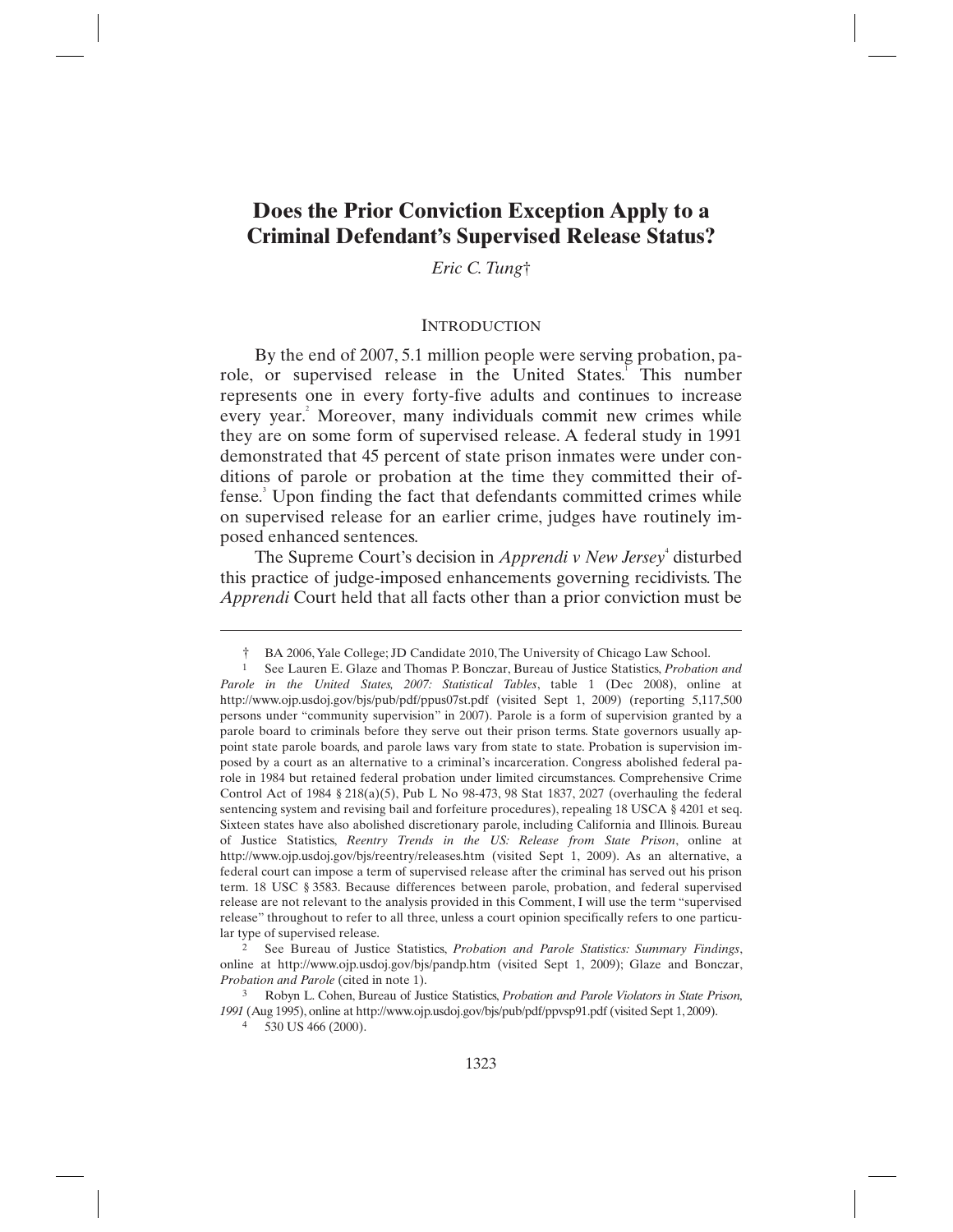found by a jury beyond a reasonable doubt in order to enhance a criminal defendant's sentence beyond the statutory maximum. After *Apprendi*, the question arose whether, under the Sixth Amendment, a jury must find the fact of a criminal defendant's supervised release status when he commits the new crime. A majority of state and federal courts have ruled that a person's supervised release status falls under the "prior conviction exception" carved out in *Apprendi*'s bright-line rule, and thus a judge may find such facts. The Ninth Circuit and a minority of state courts have held otherwise.

This Comment concludes that a judge cannot find the fact that the defendant committed the crime while on supervised release. Part I traces the development and application of the prior conviction exception. Part II describes the current split over whether the exception covers the fact of a person's supervised release status at the time of the crime. Part III proposes that a judge may only find facts previously found by a jury or admitted to in a guilty plea in a prior proceeding resulting in conviction. A defendant's supervised release is not such a fact. This approach is more consistent with Sixth Amendment case law than the current positions of courts on both sides of the split. Both the majority and minority views fail because they allow judges to find facts that were not previously found by a jury.

# I. BACKGROUND LAW

Under the Sixth Amendment, a criminal defendant has a right to a trial by jury. The Supreme Court has held that this right is guaranteed to federal and state defendants.<sup>7</sup> Further, the Court has held that the Due Process Clause of the Fifth and Fourteenth Amendments requires that federal and state defendants can only be convicted upon "proof beyond a reasonable doubt of every fact necessary to constitute the crime with which  $[$ they are $]$  charged." $\degree$ 

<sup>5</sup> Id at 490.

<sup>6</sup> The Sixth Amendment reads,

In all criminal prosecutions, the accused shall enjoy the right to a speedy and public trial, by an impartial jury of the State and district wherein the crime shall have been committed, which district shall have been previously ascertained by law, and to be informed of the nature and cause of the accusation; to be confronted with the witnesses against him; to have compulsory process for obtaining witnesses in his favor, and to have the Assistance of Counsel for his defence.

US Const Amend VI.

<sup>7</sup> *Duncan v Louisiana*, 391 US 145, 149–50 (1968).

<sup>8</sup> *In re Winship*, 397 US 358, 364 (1970).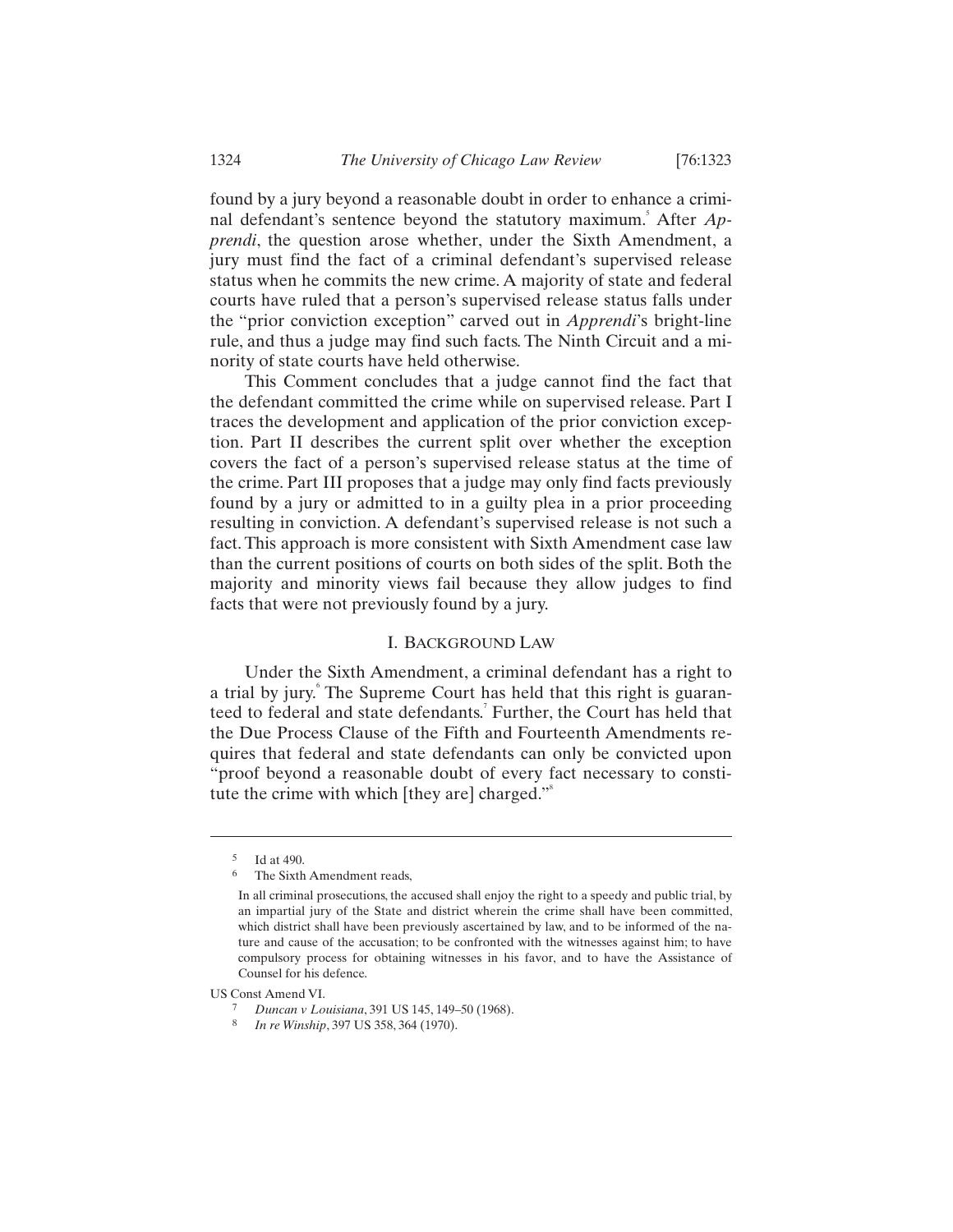In *McMillan v Pennsylvania*,<sup>9</sup> the Court drew a distinction between elements of a crime and sentencing factors, where a judge found the latter by a preponderance of the evidence in order to enhance a defendant's sentence.<sup>"</sup> The Court in *Almendarez-Torres v United States*<sup>"</sup> then held that the fact of a defendant's prior aggravated felony was a sentencing factor because it was a fact related to recidivism.<sup>12</sup>

Two years later, the Court in *Apprendi* replaced the elementfactor distinction with a bright-line rule. The Court held that any fact that increased a defendant's sentence beyond the statutory maximum must be pled in an indictment and found by a jury beyond a reasonable doubt.<sup>13</sup> Applying *Apprendi*'s holding, the Court subsequently overturned several state statutes $14$  as well as the Federal Sentencing Guidelines.<sup>15</sup> The Court did not overrule *Almendarez-Torres*, whose holding came to be known as the prior conviction exception, $\frac{1}{n}$  but the scope of the exception remained unclear, namely whether it covered all facts of recidivism or just the fact of a prior conviction.

Part I.A discusses the Court's earlier approach of distinguishing elements from sentencing factors. Part I.B presents the current approach toward jury factfinding first announced in *Apprendi* and then solidified in *Blakely v Washington*. 17 Part I.C traces the evolution of the prior conviction exception first developed by *Almendarez-Torres*, explains how the current approach affirms the exception, and finally describes the Court's most recent clarification of the exception in Shepard v United States.<sup>18</sup>

 $\overline{a}$ 

<sup>14</sup> See, for example, *Cunningham v California*, 549 US 270, 274–75 (2007) (striking down California's determinate sentencing law, which permitted a judge to impose an "upper term" sentence when the jury verdict only authorized a "middle term" sentence); *Blakely v Washington*, 542 US 296, 305 (2004) (deeming unconstitutional Washington's sentencing regime, which authorized judges to find facts, other than prior convictions, that would enhance the defendant's sentence beyond the statutory maximum); *Ring v Arizona*, 536 US 584, 588–89 (2002) (striking down a death penalty provision of Arizona's sentencing statute, which only allowed the judge-found fact of an aggravating circumstance to enhance a defendant's sentence from life imprisonment to death).

15 The Court held unconstitutional the Federal Sentencing Guidelines, which required federal judges to enhance sentences beyond what a jury verdict authorized upon finding aggravating facts. *Booker v United States*, 543 US 220, 222 (2005). The remedial portion of the opinion rendered the Guidelines advisory, not mandatory, to cure the Sixth Amendment deficiency. Id at 258–67.

16 See, for example, *United States v Steed*, 548 F3d 961, 979 (11th Cir 2008) ("The priorconviction exception derived from the Supreme Court's earlier decision in *Almendarez-Torres*.").

#### 17 542 US 296 (2004).

18 544 US 13 (2005).

<sup>9 477</sup> US 79 (1986).

<sup>10</sup> Id at 81–84.

<sup>11 523</sup> US 224 (1998).

<sup>&</sup>lt;sup>12</sup> Id at 226–30.<br><sup>13</sup> *Apprendi*, 530 US at 490.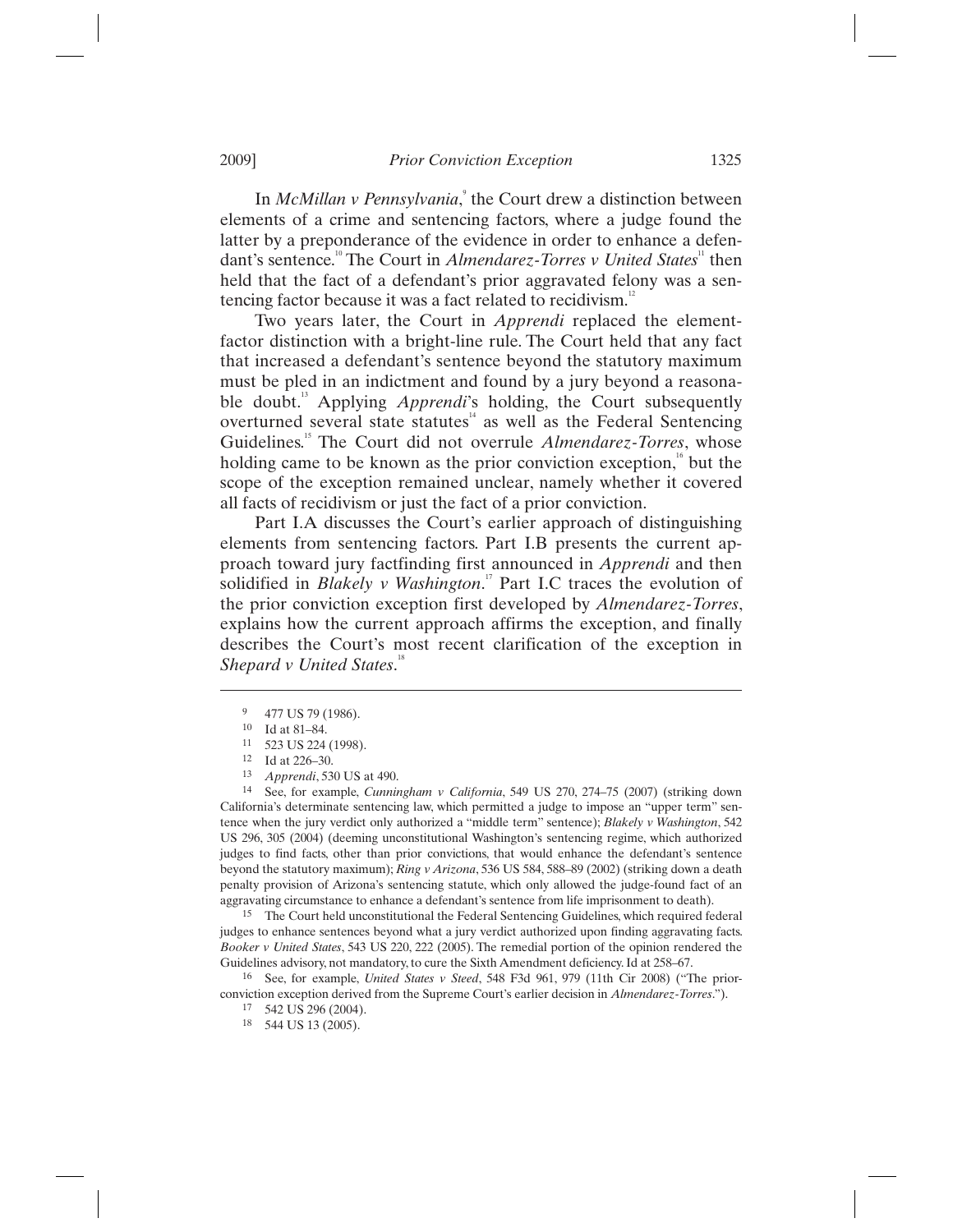## A. The Earlier Approach: Elements or Sentencing Factors

In *McMillan*, the Court drew a distinction between "elements" of a crime that are necessary for conviction and "sentencing factors" that are used to increase or decrease a criminal defendant's punishment.<sup>19</sup> The Court held that an element must be found by a jury beyond a reasonable doubt, whereas a sentencing factor could be found by a judge by a preponderance of the evidence.<sup>20</sup> Following this distinction, the Court ruled that a judge was permitted to find by a preponderance of the evidence that the defendant "visibly possessed a firearm" during his crime.<sup>21</sup> The Pennsylvania statute had defined such a fact as a sentencing factor and not an element of the crime. As a result of the judge's finding, the defendant was sentenced to a mandatory minimum under the statute. Under the *McMillan* approach, the "state legislature's definition of the elements of the offense is usually dispositive."<sup>22</sup> But even so, the Court cautioned that states could not define elements and sentencing factors however they wanted.<sup>23</sup>

Nevertheless, the Court in *McMillan* asserted that the Pennsylvania statute did not transgress "constitutional limits," and thus visible possession need not be treated as an element.<sup>24</sup> The Court distinguished *McMillan* from an earlier decision, *Mullaney v Wilbur*. 25 There, the Court rejected a Maine murder statute, which provided that the element of malice would be presumed upon proof of intent to kill resulting in death. $^{26}$  Under the statute, the prosecution did not need to prove malice beyond a reasonable doubt, even though such a fact differentiated murder from manslaughter.<sup>27</sup> Upholding the Maine statute "would leave the State substantially free to manipulate its way out" of proving every fact necessary to a crime beyond a reasonable doubt.<sup>28</sup> According to the *McMillan* Court, however, none of the burden-

 $\overline{a}$ 

24 477 US at 88 (claiming that the statute was not "tailored to permit the visible possession finding to be a tail which wags the dog of the substantive offense").

<sup>19 477</sup> US at 85–86.

<sup>20</sup> Id at 91.

<sup>21</sup> Id.

<sup>22</sup> Id at 85.

<sup>23</sup> *McMillan*, 477 US at 85 (asserting that there are "constitutional limits" on states' discretion to define elements and sentencing factors but failing to precisely define those limits). See also *Patterson v New York*, 432 US 197, 202 (1977) (ruling that state criminal procedures are usually dispositive, unless they offend "some principle of justice so rooted in the traditions and conscience of our people as to be ranked as fundamental") (citation omitted).

<sup>25</sup> *Mullaney v Wilbur*, 421 US 684 (1975).

<sup>26</sup> Id at 686 & n 3.

<sup>27</sup> Id.

<sup>28</sup> *Jones v United States*, 526 US 227, 240–41 (1999) (characterizing the statute at issue in *Mullaney*).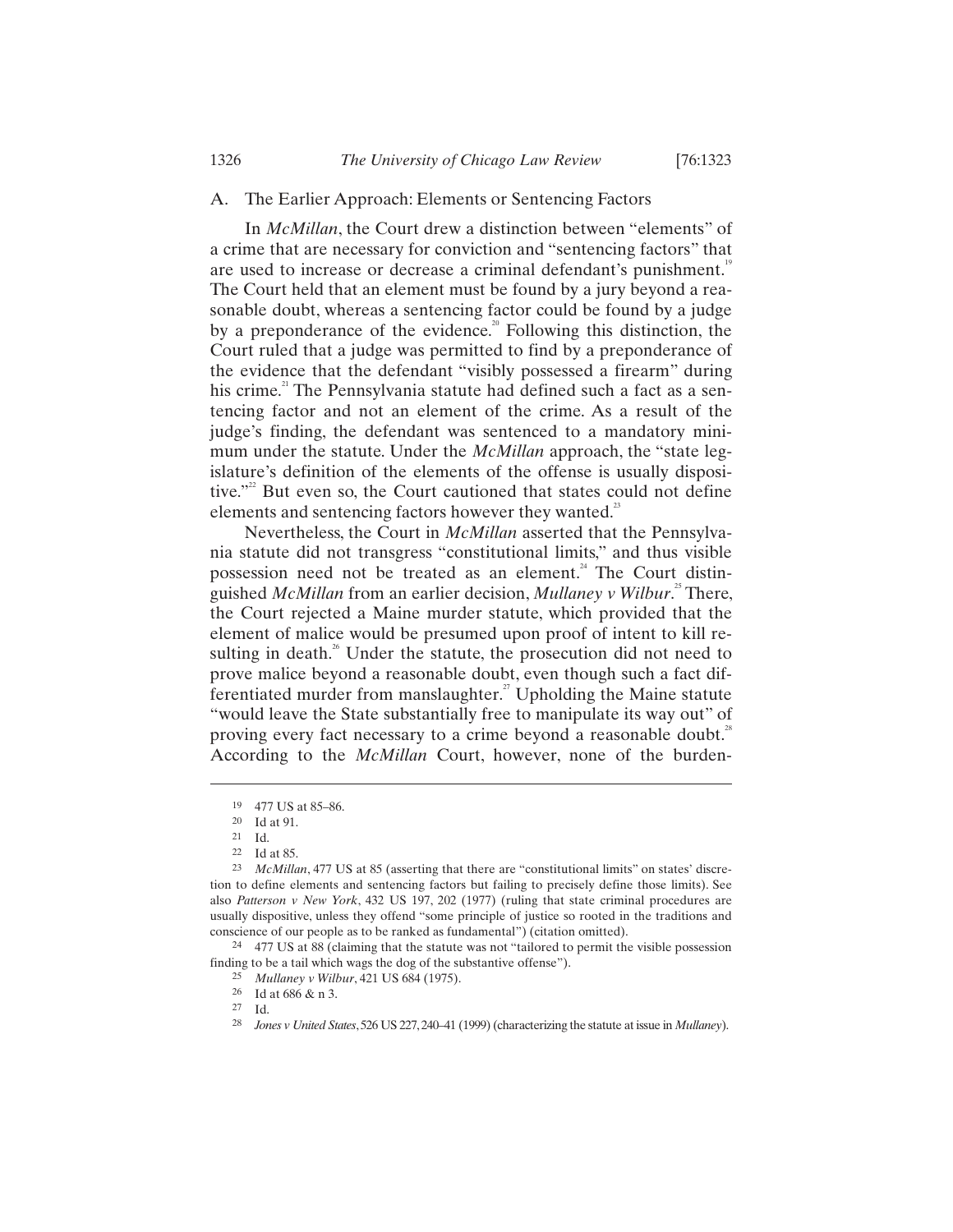shifting problems in *Mullaney* pertained to the judicial factfinding at issue in *McMillan*. 29

For the next fourteen years until *Apprendi*, courts relied on legislatively drawn distinctions between elements and sentencing factors.<sup>3</sup> Yet, the difficulty of drawing a clear distinction between elements and sentencing factors and the continuing dangers of legislative manipulation eventually led the Court to adopt a starkly different approach.

## B. The Current Approach: The *Apprendi* Rule

The Court addressed this problem in *Apprendi*, where it held, "Other than the fact of a prior conviction, any fact that increases the penalty for a crime beyond the prescribed statutory maximum must be submitted to a jury, and proved beyond a reasonable doubt."<sup>31</sup> The defendant in *Apprendi* fired multiple shots into the house of an African-American family that had moved recently into an all-white neighborhood. The statute at issue allowed the judge to increase the maximum penalty from an offense range of five to ten years to a range of ten to twenty years upon a judicial finding by a preponderance of the evidence that the defendant acted with a "racially biased purpose."<sup>32</sup> The Court struck down the New Jersey statute, holding that a jury must find such a fact beyond a reasonable doubt.<sup>33</sup> The Court provided a survey of English common law in order to emphasize the importance of the jury and the limited discretion judges exercised in sentencing.<sup>34</sup>

In fashioning such a bright-line rule, the Court criticized the *McMillan* distinction between elements and sentencing factors as

<sup>29</sup> *McMillan*, 477 US at 87–88.

<sup>30</sup> See, for example, *United States v Stone*, 139 F3d 822, 834 n 12 (11th Cir 1998).

<sup>31 530</sup> US at 490. The Supreme Court in a recent decision ruled that a judge could make factual findings other than prior convictions in order to impose consecutive sentences for multiple offenses, even though the jury verdict only authorized concurrent sentences. *Oregon v Ice*, 129 S Ct 711, 714–15 (2009). Although this opinion is in tension with (and perhaps contradicts) *Apprendi* and later cases upholding it, the Court drew a distinction between *Ice* and *Apprendi*. The Court in *Ice* explained, "All of [the *Apprendi*] decisions involved sentencing for a discrete crime, not—as here—for multiple offenses different in character or committed at different times." Id at 717. Because this Comment deals with sentencing for a "discrete crime" and not consecutive sentencing, *Ice* does not affect the analysis here, even though it may signal future changes to Sixth Amendment jurisprudence.

<sup>32</sup> *Apprendi*, 530 US at 490.

<sup>33</sup> Id at 474.

<sup>34</sup> Id at 478–80 ("[W]ith respect to the criminal law of felonious conduct, the English trial judge of the later eighteenth century had very little explicit discretion in sentencing."). For a critique of the *Apprendi* Court's analysis of history and the tradition of sentencing, see Stephanos Bibas, *Judicial Factfinding and Sentence Enhancements in a World of Guilty Pleas*, 110 Yale L J 1097, 1123–32 (2001) (arguing that *Apprendi* undermines the procedural safeguards it purports to uphold).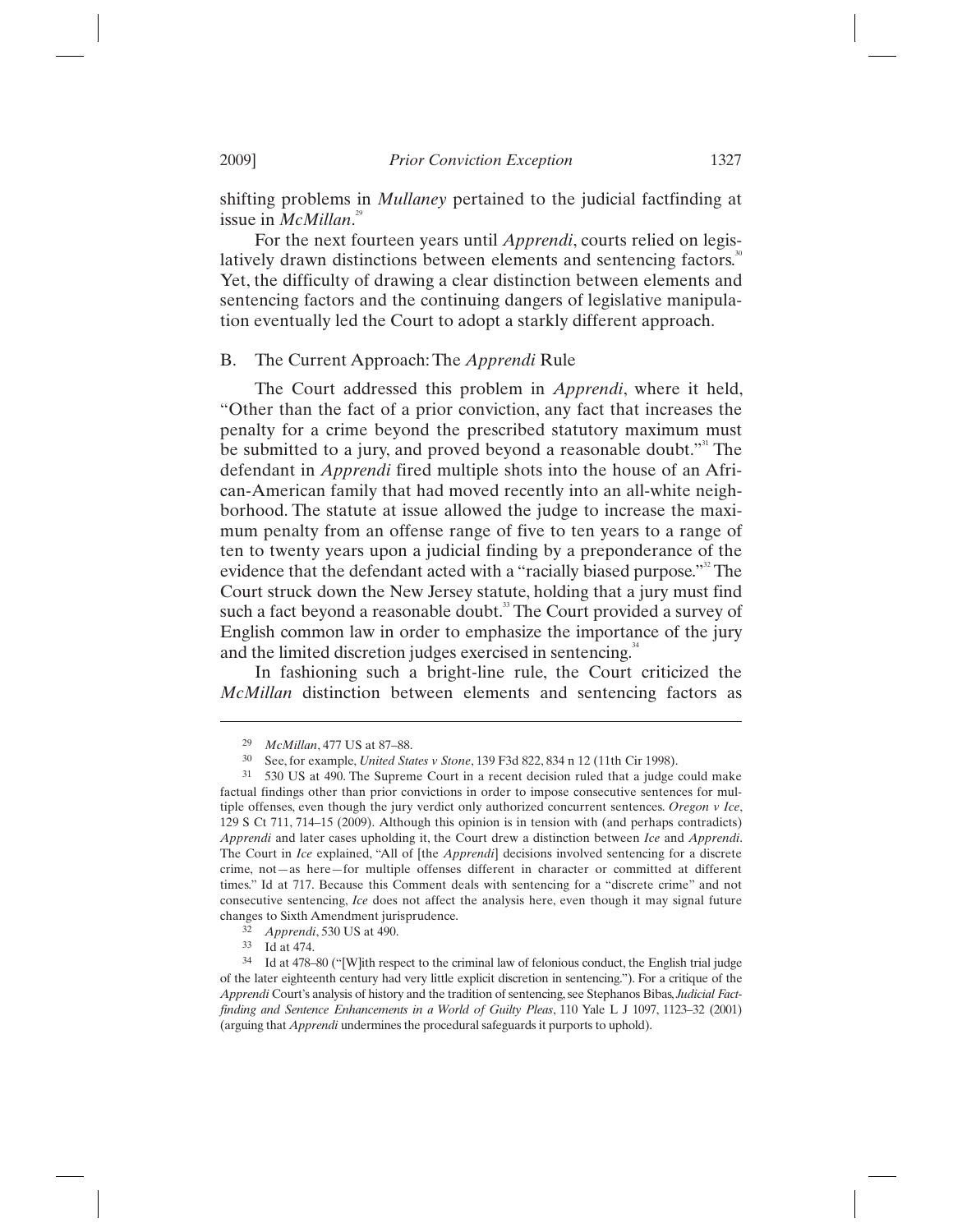"elusive" and "constitutionally novel."35 However, the Court did not overrule *McMillan*. Rather, it distinguished the case on the grounds that *McMillan* did not deal with an imposition of a sentence beyond the statutory maximum but involved a mandatory minimum within a statutory range, where the judge already had authorization based on the conviction alone to impose a sentence within that range.<sup>36</sup>

The Court applied and clarified the *Apprendi* rule in *Blakely*. 37 There, the Court struck down Washington's sentencing regime, which allowed a judge to find that the defendant acted with "deliberate cruelty" to enhance his sentence from fifty-three months to ninety months.<sup>38</sup> Such an enhancement exceeded the statutory maximum because the judge could impose only the fifty-three month sentence based on the jury verdict. The Court held that the "statutory maximum for *Apprendi* purposes is the maximum sentence a judge may impose *solely on the basis of facts reflected in the jury verdict or admitted by the defendant.*"<sup>39</sup> After *Blakely*, courts could no longer interpret the "statutory maximum" to include a sentence increment based on a judge-found fact, even though the statute defines the maximum punishment in that way.

## C. The Prior Conviction Exception

Part I.C traces how the prior conviction exception has evolved by first pointing out its inception in *Almendarez-Torres* and analyzing the Court's affirmation and subsequent clarification of the exception.

1. Evolution of the prior conviction exception.

Before *Apprendi* cast doubt on the element versus sentencing factor distinction, the Court in *Almendarez-Torres* held that a judge could evaluate a defendant's recidivism as a sentencing factor, rather than an element of the offense, without violating the Sixth Amendment.<sup>40</sup> The Court was interpreting an illegal alien statute, $4\pi$  in which the first provision punished reentry into the United States by a pre-

<sup>35</sup> *Apprendi*, 530 US at 494.

<sup>36</sup> Id at 487 n 13 ("We do not overrule *McMillan*. We limit its holding to cases that do not involve the imposition of a sentence more severe than the statutory maximum for the offense established by the jury's verdict—a limitation identified in the *McMillan* opinion itself.").

<sup>37</sup> See *Blakely*, 542 US at 301–02.

<sup>38</sup> Id at 298.

<sup>39</sup> Id at 303 (citation omitted).

<sup>40</sup> *Almendarez-Torres*, 523 US at 226–27.

<sup>41</sup> Id at 226, citing 8 USC § 1326 (governing "Reentry of Removed Aliens").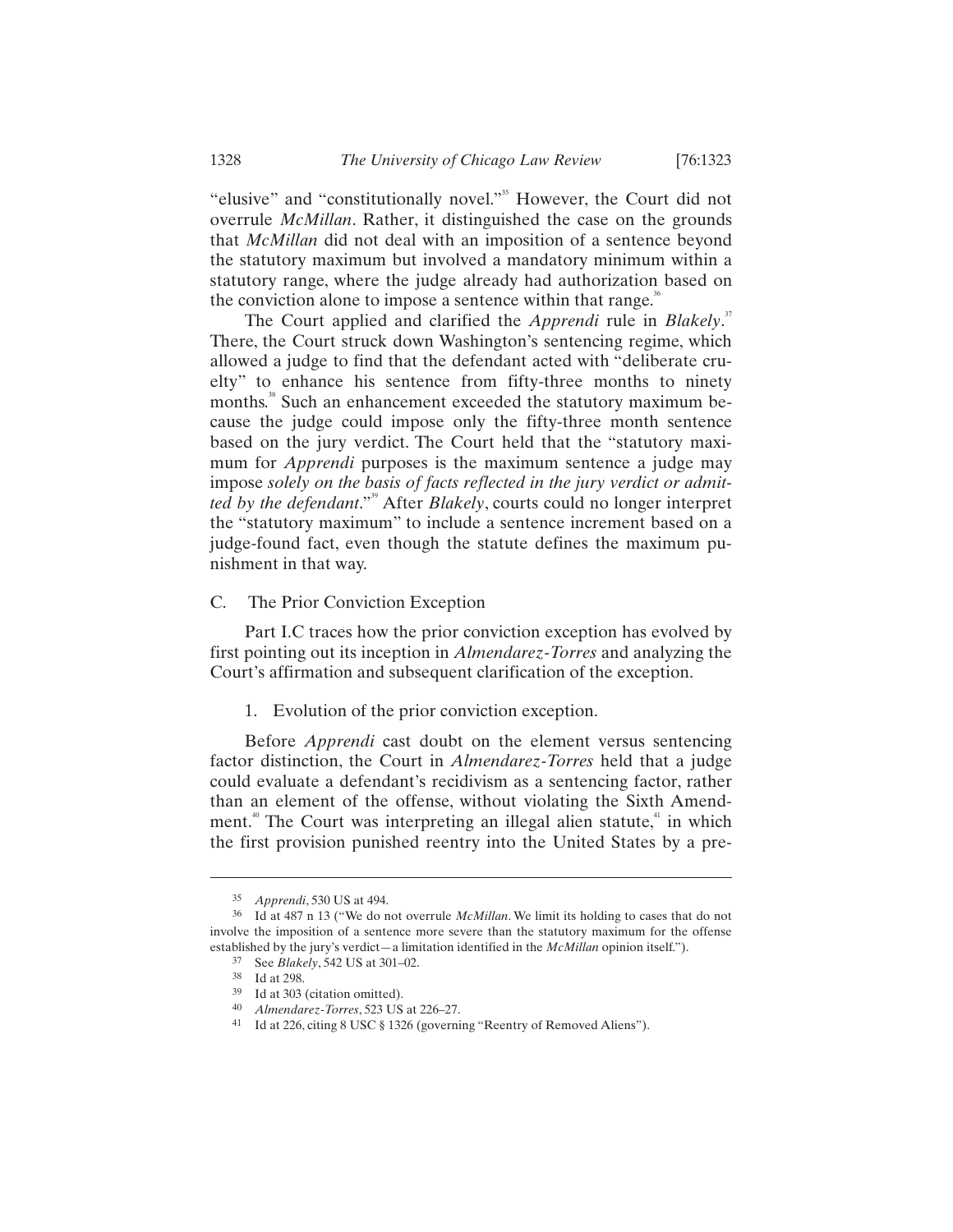viously deported alien by imposing a prison term of up to, but no more than, two years. $42$  A second provision punished reentry if the alien previously was deported due to an aggravated felony conviction by imposing a prison term of up to twenty years.<sup>43</sup> The Court read the statute's second provision as a sentence enhancement and not as a separate crime, upholding the district court judge's imposition of an eighty-five month prison sentence based on his finding that the defendant previously committed an aggravated felony.<sup>44</sup>

As justification, the Court stated that recidivism "is a traditional, if not the most traditional, basis" for increasing an offender's sentence.<sup>45</sup> Distinguishing recidivism-related facts from all other facts, the Court reasoned that recidivism is not a fact related to the commission of the offense.<sup>46</sup> Moreover, the Court pointed out that Congress has never made recidivism an element of an offense, except in situations where the conduct itself is already unlawful.<sup>47</sup> Apart from the argument based on tradition, the Court also noted the risk of prejudice if courts required juries to find the fact of a prior conviction.<sup>4</sup>

Interpreting a statute similarly structured to the one at issue in *Almendarez-Torres*, the Court in *Jones v United States*<sup>49</sup> came to a different conclusion without overruling recent precedent.<sup>50</sup> Two provisions of the federal carjacking statute authorized imposition of higher penalties if the offense resulted in "serious bodily injury" or death.<sup>31</sup> Unlike *Almendarez-Torres*, the *Jones* Court held that such provisions defined distinct offenses and not sentencing factors.<sup>52</sup> Thus, a jury would need to find beyond a reasonable doubt that the carjacking offense resulted in serious bodily injury or death in order to impose the additional sentence.

<sup>42</sup> See 8 USC § 1326(a).

<sup>43</sup> See 8 USC § 1326(b).

<sup>44</sup> *Almendarez-Torres*, 523 US at 226–27.

<sup>45</sup> Id at 243.

<sup>46</sup> Id at 244.

<sup>47</sup> Id.

<sup>48</sup> *Almendarez-Torres*, 523 US at 235 ("As this Court has long recognized, the introduction of evidence of a defendant's prior crimes risks significant prejudice."). But see *Apprendi*, 530 US at 521 n 10 (Thomas concurring) (pointing out that the defendant may stipulate his prior conviction, or the trial may be bifurcated to prevent the risk of prejudice).

<sup>49 526</sup> US 227 (1999).

<sup>50</sup> See id at 235–36.

<sup>51 18</sup> USC § 2119 (providing a twenty-five-year sentence for inflicting "serious bodily injury" and a life sentence for causing death).

<sup>52</sup> *Jones*, 526 US at 229.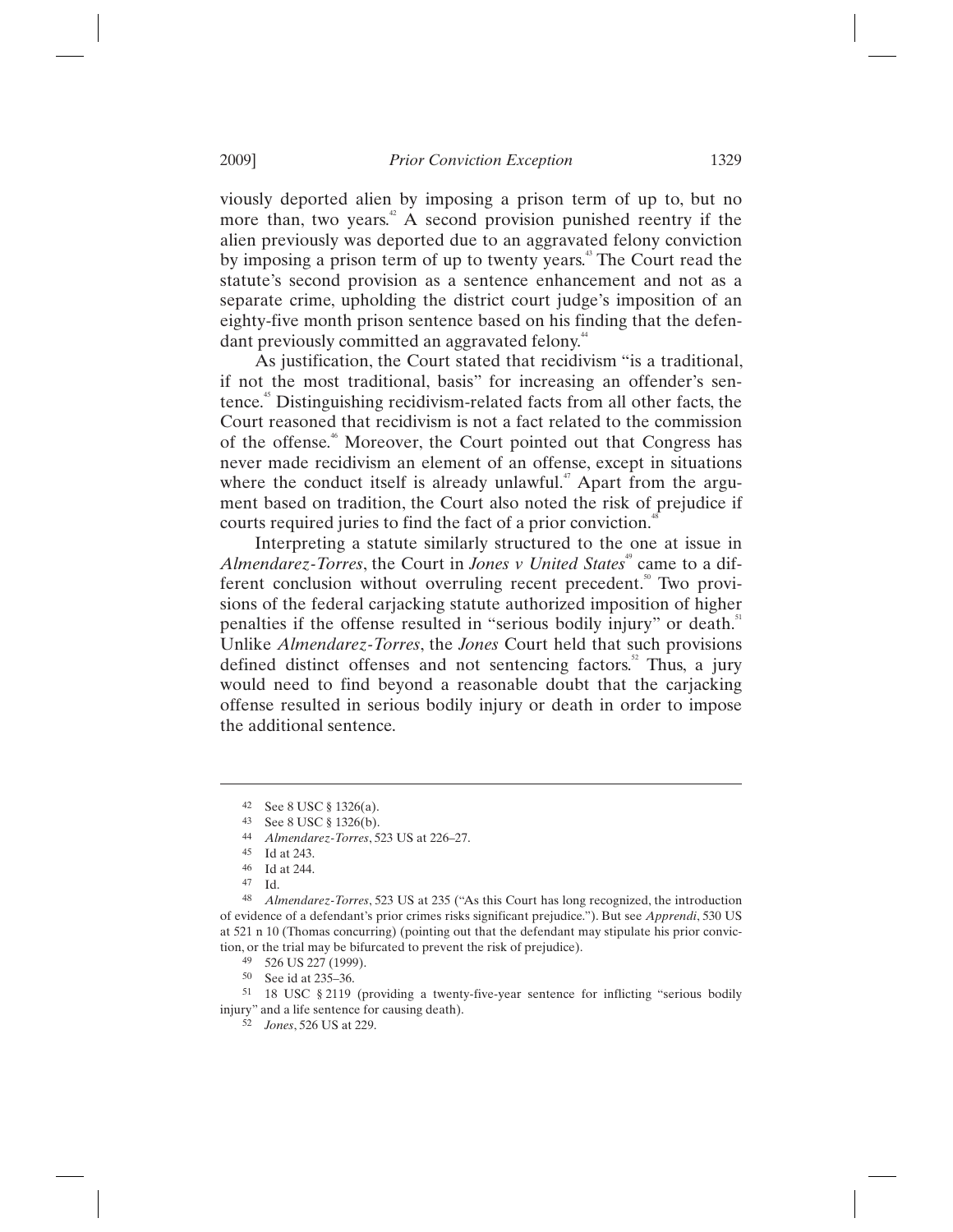In arriving at its conclusion, the Court applied the doctrine of constitutional avoidance, a canon of statutory interpretation that allows the Court to choose one interpretation over another if the latter raises "grave and doubtful constitutional questions" and the former does not.<sup>33</sup> The Court reasoned that treating the two provisions in *Jones* as sentencing factors might violate the Sixth Amendment, and thus such an interpretation should be avoided in favor of a less problematic interpretation. Under the canon, the provisions were treated as setting forth elements of separate crimes to be proven by a jury.<sup>54</sup>

The *Jones* Court reconciled its holding with *Almendarez-Torres* by ruling that *Almendarez-Torres* only applied to facts related to recidivism.<sup>55</sup> In other words, a jury would not need to find facts related to recidivism even if such facts produced an increase in punishment beyond what would otherwise have been imposed. In addition to pointing out that the *Almendarez-Torres* holding "rested in substantial part on the tradition of regarding recidivism as a sentencing factor," the *Jones* Court offered a second justification for the recidivism exception later echoed by *Apprendi*. 56 It asserted that "unlike virtually any other consideration . . . a prior conviction must itself have been established through procedures satisfying the fair notice, reasonable doubt, and jury trial guarantees."<sup>57</sup> This statement by the *Jones* Court suggests that *Almendarez-Torres* was limited only to prior convictions.

2. Upholding the prior conviction exception.

Although *Apprendi* did not overrule *Almendarez-Torres*, the *Apprendi* Court sought to narrow its holding by limiting the case to its facts. Initially, the Court stressed that the defendant in *Almendarez-Torres* had admitted to three prior convictions and that he then proceeded to challenge the sentence increase because the indictment did not list those convictions.<sup>88</sup> Although the Court attempted to frame the decision as dealing only with the "sufficiency of the indictment" as opposed to the larger jury question, the result in *Almendarez-Torres* still left the defendant without a jury to determine the contested

<sup>53</sup> Id at 239–40, quoting *United States Attorney General v Delaware & Hudson Co*, 213 US 366, 408 (1909).

<sup>54</sup> *Jones*, 526 US at 248 ("[D]iminishment of the jury's significance by removing control over facts determining a statutory sentencing range would resonate with the claims of earlier controversies, to raise a genuine Sixth Amendment issue not yet settled.").

<sup>55</sup> Id at 249.

<sup>56</sup> Id.

<sup>57</sup> Id.

<sup>58</sup> *Apprendi,* 530 US at 488.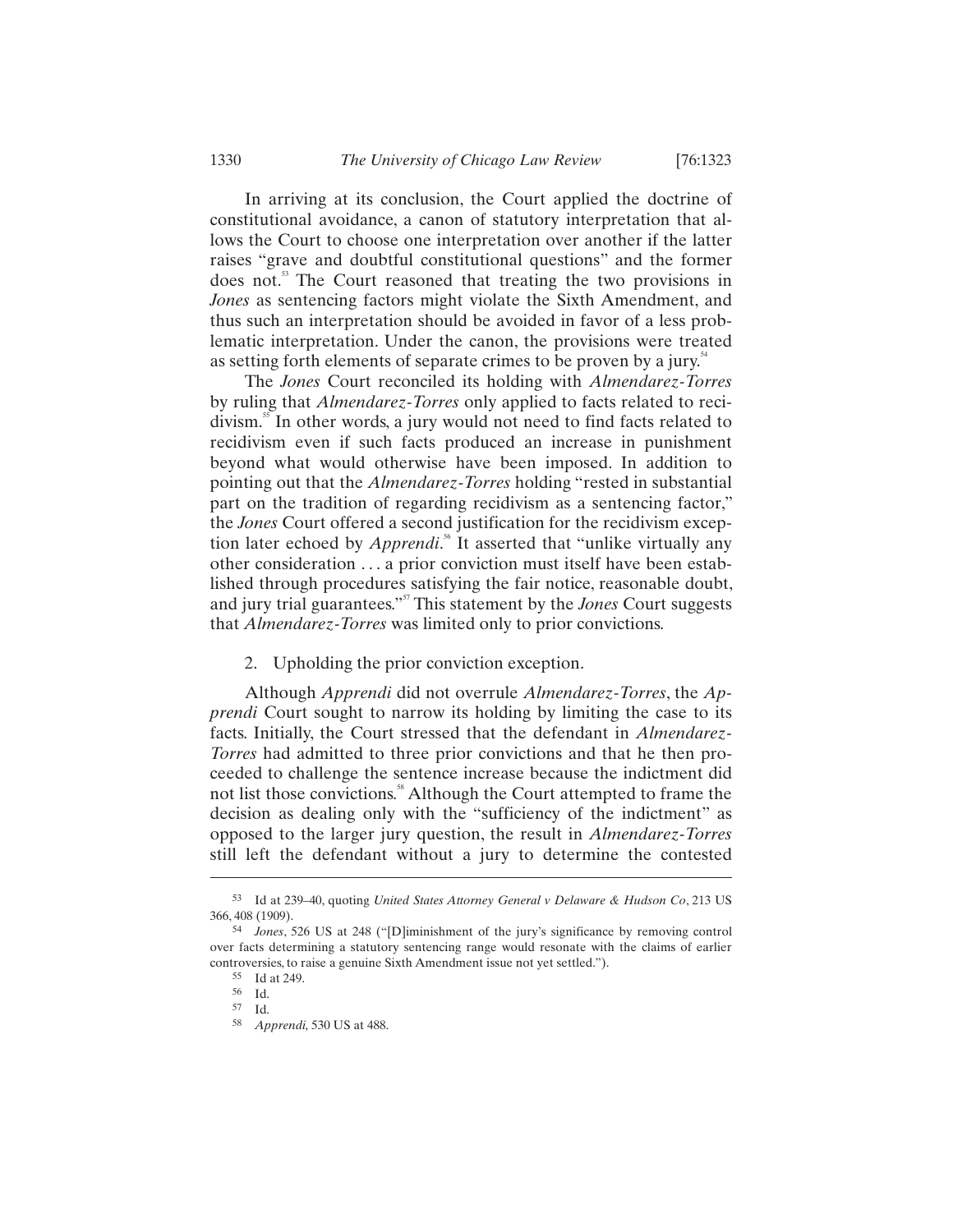facts.59 To explain this outcome, the Court stated that "the certainty that procedural safeguards attached to any 'fact' of prior conviction . . . mitigated the due process and Sixth Amendment concerns otherwise implicated in allowing a judge to determine a 'fact' increasing punishment beyond the maximum of the statutory range."<sup>60</sup> As in *Jones*, this statement suggests that the Court in *Apprendi* read the exception to jury factfinding as limited only to prior convictions. Although the *Apprendi* Court openly speculated that *Almendarez-Torres* might have been "incorrectly decided," the Court chose not to overrule *Almendarez-Torres*'s decision because the recidivist issue there was not contested in *Apprendi*.<sup>61</sup>

Despite *Almendarez-Torres*'s shaky ground, the Court still refused to overrule *Almendarez-Torres* when it was presented with the direct opportunity to do so, six years after *Apprendi*. In a denial of certiorari, Justice John Paul Stevens, writing for the Court, refused to hear a case involving the same statute at issue in *Almendarez-Torres* because judicial finding of a defendant's prior conviction history "will seldom create any significant risk of prejudice to the accused."<sup>62</sup> Moreover, Stevens appealed to stare decisis, noting that "countless judges in countless cases have relied on *Almendarez-Torres* in making sentencing determinations."<sup>63</sup> Notably, Stevens dissented in *Almendarez-Torres*.<sup>64</sup>

3. *Shepard*'s clarification of the prior conviction exception.

*Shepard* is the Court's most recent clarification of the prior conviction exception, but the decision does not directly address the issue of a defendant's supervised release status. The Court held that judges could not examine police reports or complaint applications to clarify a facially ambiguous conviction document because such reports were "too far removed from the conclusive significance of a prior judicial record."<sup>65</sup>

 $59$  See id.<br> $60$  Id.

Id.

<sup>61</sup> Id at 489–90. In a concurring opinion, Justice Clarence Thomas wrote that *Almendarez-Torres* was wrongly decided. See id at 520–21 (Thomas concurring). This is significant because Thomas was part of the 5-4 majority in *Almendarez-Torres*.

<sup>62</sup> *Rangel-Reyes v United States*, 547 US 1200, 1201 (2006) (denying certiorari).

<sup>63</sup> Id.

<sup>64</sup> *Almendarez-Torres*, 523 US at 248.

<sup>65</sup> *Shepard*, 544 US at 25. Police reports range widely in their content and in how they are created. They may contain a police officer's lengthy analysis of an investigation, or a succinct description of facts at the scene of a crime. Some may be highly subjective, whereas others may simply be the objective reporting of facts. Officers may rely on witness statements or their own observations in drawing up a report. States have disallowed or allowed police reports as evidence at trial depending on their indicia of reliability and whether they fall under the business records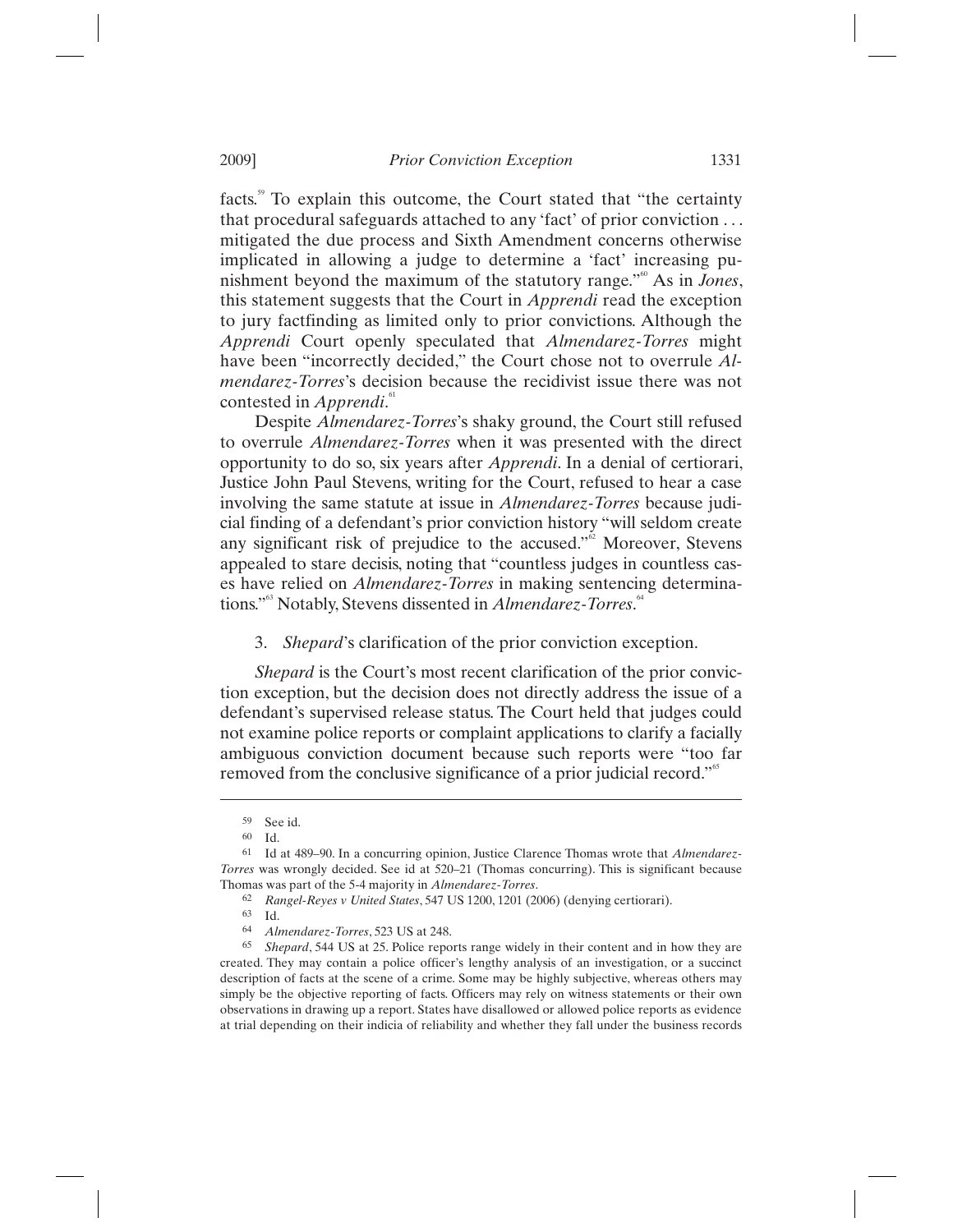At issue was whether the defendant had previously been convicted of a "generic burglary," defined as burglary of a home or building, or a "nongeneric burglary," defined as burglary of a ship or motor vehicle. If the defendant had committed a "generic burglary," then his sentence would have been enhanced under federal law.<sup>®</sup> Massachusetts, the state in which Shepard was convicted, did not distinguish between generic and nongeneric burglary convictions, and the defen-

The Court ruled that a judge may only look at the "charging document, the terms of a plea agreement or transcript of colloquy between judge and defendant in which the factual basis for the plea was confirmed by the defendant, or to some comparable judicial record of this information."68 In justification, the Court again relied on the rule of constitutional avoidance, reasoning that the prior conviction requirement set forth in the statute must be construed narrowly so as not to raise constitutional doubts.<sup>69</sup>

dant's conviction document pursuant to his guilty plea did not make

clear which type he had committed.<sup>*o*</sup>

## II. THE SPLIT

Lower courts have struggled over whether the prior conviction exception precludes a judge from finding facts *related* to a defendant's prior conviction. Specifically, the circuit courts are split as to whether the Sixth Amendment requires a jury to find that a defendant committed an offense while on supervised release.<sup> $n$ </sup> Furthermore, state courts of last resort are divided on this constitutional issue. Relying on *Al-*

exception to hearsay. See generally George L. Blum, *Admissibility in State Court Proceedings of Police Reports as Business Records*, 111 ALR 5th 1, § 26(a)–(b) (2003). To prevent these evidentiary complications at sentencing, the *Shepard* Court issued a bright-line rule by refusing to allow a judge to examine police reports.

<sup>66</sup> Under the Armed Career Criminal Act, a defendant would receive an enhanced sentence if he had previously been convicted of three violent felonies. 18 USC § 924(e). A burglary is a violent felony under the Act only if committed in a building or enclosed space, not including a boat or vehicle. Id.

<sup>67</sup> *Shepard*, 544 US at 17–18.

<sup>68</sup> Id at 26.

<sup>69</sup> Id at 25–26. Writing for the Court, Justice David Souter stated that the factual findings here were "too much like the findings subject to *Jones* and *Apprendi*, to say that *Almendarez-Torres* clearly authorizes a judge to resolve the dispute." Id at 25. Justice Thomas, however, disagreed and went further by stating that the use of police reports would give rise to constitutional error, not doubt. See id at 27 (Thomas concurring). As a result, only a plurality of the Court joined the constitutional doubt argument.

<sup>70</sup> Under the Federal Sentencing Guidelines, the defendant's parole or probation status at the time of the offense enables a sentence enhancement beyond the maximum prescribed by statute for the offense, but does not specify that a jury must find such a fact. See USSG § 4A1.1(d).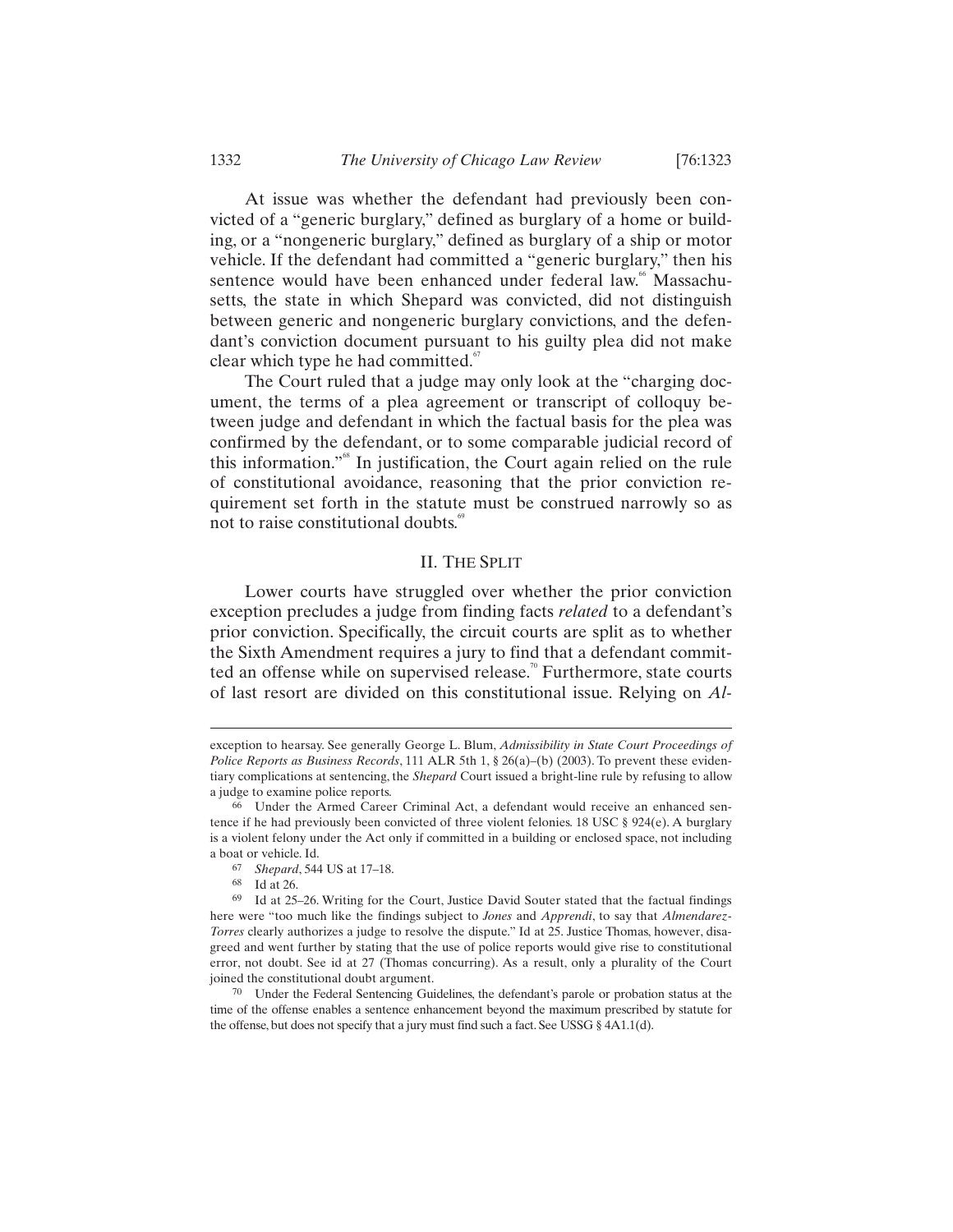*mendarez-Torres*, a majority of circuit and state courts have broadly interpreted the prior conviction exception to allow a judge to enhance a sentence by finding the fact that the defendant committed his crime while on supervised release. By contrast, the minority position, relying on *Apprendi*, has narrowly interpreted the exception so that a judge may find prior convictions and other facts reflected in conviction documents, but not the defendant's supervised release status.

- A. The Majority View: Allowing Judges to Find Supervised Release Status under the Prior Conviction Exception
	- 1. Circuit courts.

The Second, Seventh, and Tenth Circuits have held that a judge may find the fact that a defendant committed a crime while on supervised release without violating the Sixth Amendment. These Circuits reason that such a fact falls under the prior conviction exception as articulated in *Apprendi*. Although the Sixth and Eighth Circuits have not explicitly ruled on the precise question, their holdings suggest that they might side with the majority position.<sup>4</sup>

The Second Circuit in *United States v Fagans*<sup>2</sup> relied on a presentence report to enhance the defendant's sentence for possessing a stolen firearm in violation of 18 USC  $\S 922(i)$ .<sup>3</sup> More specifically, the district court increased the defendant's criminal history category under the Federal Sentencing Guidelines because the report indicated that the defendant committed the offense while on a probationary term of six to

<sup>71</sup> See, for example, *United States v Becerra-Garcia*, 28 Fed Appx 381, 385 (6th Cir 2002) (holding that a judge may determine that the defendant's prior conviction was for an aggravated felony); *United States v Campbell*, 270 F3d 702, 704 (8th Cir 2001) (holding that a judge may determine that the defendant's prior convictions were for violent felonies).

<sup>72 406</sup> F3d 138 (2d Cir 2005).

<sup>73</sup> Id at 141. Many sentencing judges determine a defendant's supervised release status based on presentence reports, court files, or records kept by the departments of corrections. See Tyesha E. Lowery, *One "Get Out of Jail Free" Card: Should Probation Be an Authorized Courtsmartial Punishment?*, 198 Milit L Rev 165, 175 (2008) (discussing judges' reliance on presentence reports). Probation officers write presentence reports, which contain a compilation of a defendant's criminal history, describe facts of mitigation and aggravation, and recommend sentences to judges. Id. Defendants have the opportunity to rebut findings contained in the reports, although the report itself and assertions made in the reports are not subject to more rigorous evidence rules at trial. See *United States v Sherlin*, 67 F3d 1208, 1218 (6th Cir 1995). Hearsay evidence, for example, may be admitted at the sentencing hearing. Thus, sentencing hearings do not have full Sixth Amendment protections, although the defendant does retain his right to counsel. *McConnell v Rhay*, 393 US 2, 4 (1968).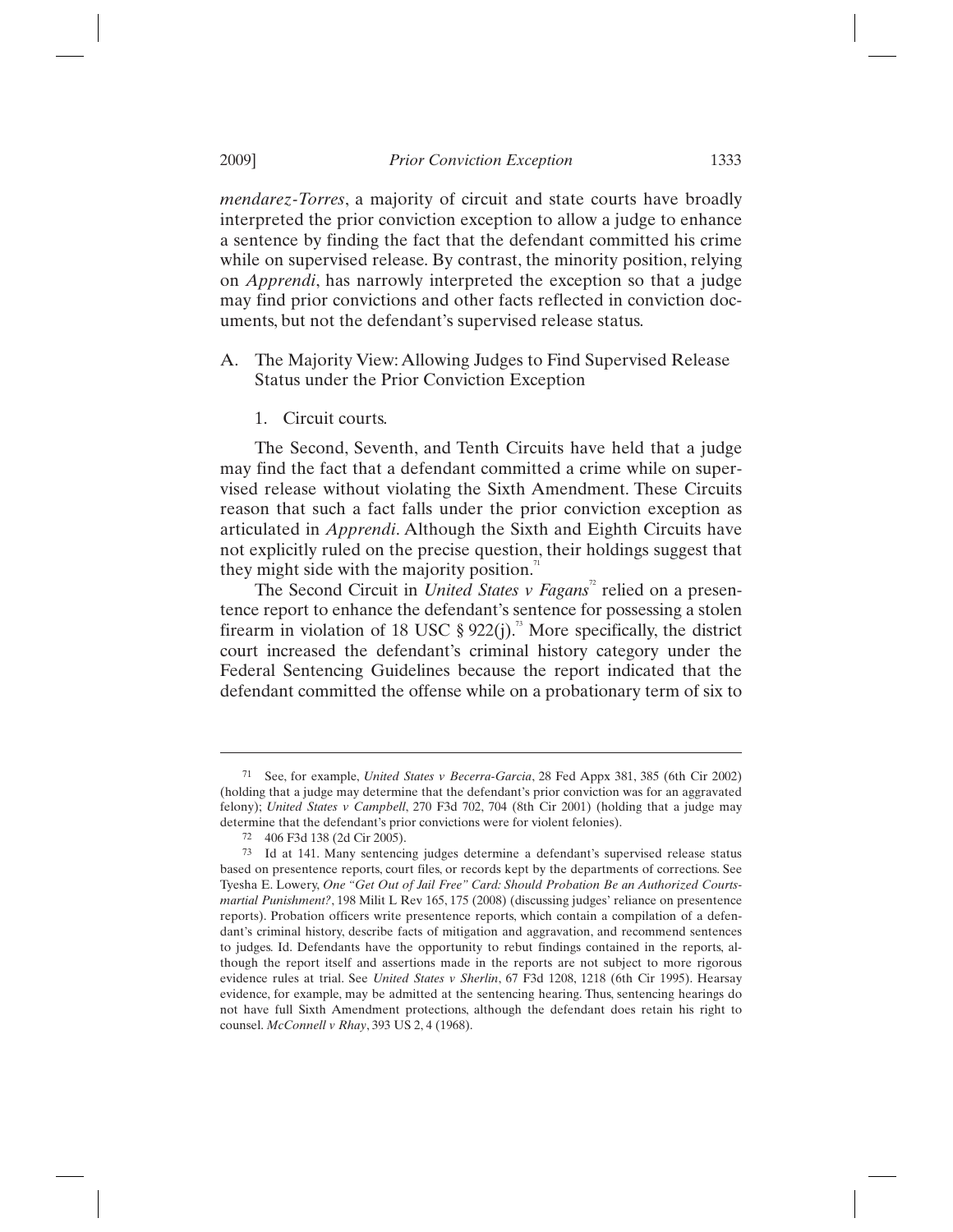twelve months from a state conviction.<sup>74</sup> Though acknowledging the uncertain scope of the prior conviction exception, the Second Circuit claimed that "the conviction itself and the type and length of a sentence imposed seem logically to fall within this exception" and thus did not implicate the defendant's Sixth Amendment rights.<sup>75</sup>

The Seventh Circuit in *United States v Williams*<sup><sup>6</sup> upheld the dis-</sup> trict court's finding of prior convictions and the fact that the defendant committed the offense while on probation.<sup>"</sup> The defendant in *Williams* was convicted under 18 USC  $\S 922(g)(1)$ , which prohibits possession of a firearm as a felon. His criminal history, including the fact of his probationary status at the time of the offense, placed him in the highest criminal history category under the Federal Sentencing Guidelines.<sup>78</sup> In a presentence report, the probation officer recommended a sentencing range of 92 to 115 months.<sup>79</sup> Without the defendant's criminal history, his sentence would have ranged from 33 to 41 months.<sup>80</sup>

In light of *Almendarez-Torres*, the Seventh Circuit concluded that the prosecution need not prove a defendant's criminal history to a jury in order for the court to apply sentence enhancements.<sup>81</sup> The Seventh Circuit defined "criminal history" to include prior convictions or "the nature of those convictions," including the defendant's probationary status at the time of the crime.<sup>82</sup> Furthermore, the *Williams* court stated that subsequent cases have not only left the *Almendarez-Torres* holding "undisturbed" but have also acknowledged its "continuing

<sup>74</sup> A convict's supervised release status is determined by a supervised release proceeding, which may result in changes to the length of his release. If a court has authority to impose and subsequently modify terms of a defendant's supervised release, the clerk will record these changes of his release status in court documents. See, for example, Cal Penal Code § 1203.3(a). Other times, a parole board, following a grant or revocation of parole, will determine a defendant's supervised release status. In such cases, parole officers create and maintain such records. The probation officer might make reference to such records, court files, and any records of conviction in drawing up his presentence report. Federal and state laws also regulate the form and content of a presentence report. As with sentencing hearings, supervised release proceedings lack full Sixth Amendment protections. See *Morrissey v Brewer*, 408 US 471, 480 (1972).

<sup>75</sup> *Fagans*, 406 F3d at 142.

<sup>76 410</sup> F3d 397 (7th Cir 2005).

<sup>77</sup> Id at 398. Although the Seventh Circuit remanded the district court's sentence, it did so because the district court believed the Sentencing Guidelines to be mandatory before *Booker v United States*, 543 US 220 (2005), had been decided, not because its findings violated the Sixth Amendment. *Williams*, 410 F3d at 404.

<sup>78</sup> Id at 399.

<sup>79</sup> Id. In *Williams* and *Fagans*, the defendants did not object to the presentence report. *Williams*, 410 F3d at 399; *Fagans*, 406 F3d at 141.

<sup>80</sup> *Williams*, 410 F3d at 401.

<sup>81</sup> Id.

<sup>82</sup> Id at 402.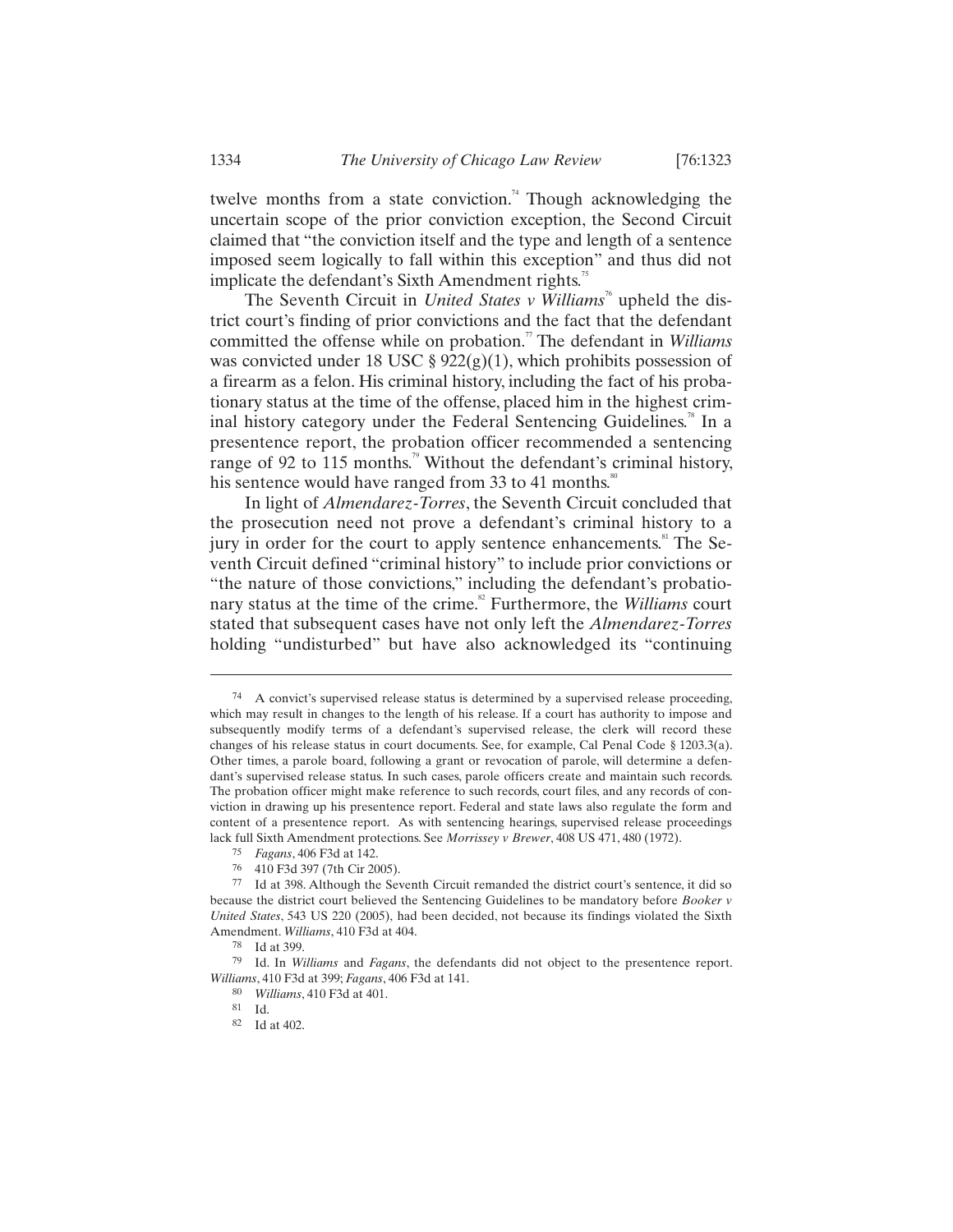validity."<sup>83</sup> Although the Seventh Circuit recognized that the *Almendarez-Torres* holding might be in tension with *Apprendi*, *Blakely*, and United States v Booker,<sup>84</sup> it felt bound to follow *Almendarez-Torres* until the Supreme Court overruled it. $\ddot{\text{s}}$ 

The Tenth Circuit in *United States v Corchado*<sup>8</sup> upheld a sentence enhancement based on the fact that the defendant sold heroin while he was on probation for a previous drug conviction. $\degree$  This fact increased the defendant's criminal history category under the Federal Sentencing Guidelines.<sup>88</sup> As a result, the defendant's sentence range increased from 70 to 87 months to a range of 87 to 108 months when coupled with his offense level.<sup>89</sup> Finding no Sixth Amendment violation, the Tenth Circuit relied on *Almendarez-Torres* to apply the prior conviction exception to "subsidiary findings" or "certain facts related to [prior] convictions" such as whether the defendant was under court supervision when he committed the crime.<sup>90</sup> Moreover, the *Corchado* court justified its holding by pointing to recidivism as "a traditional, if not the most traditional, basis for a sentencing court's increasing an offender's sentence."<sup>91</sup> In *United States v Pineda-Rodriguez*,<sup>29</sup> the Tenth Circuit also pointed out that facts such as a defendant's supervised release status are "easily verified" and their use as sentence enhancements "requires nothing more than official records, a calendar, and the most self-evident mathematical computation."<sup>33</sup>

A majority of circuits have upheld the constitutionality of judicial factfinding of supervised release status based on a broad reading of *Almendarez-Torres*, finding that the fact of supervised release is analogous to that of a prior conviction.

## 2. State courts.

Although of less authority than federal circuit court decisions, state court decisions confronting constitutional challenges to sentenc-

<sup>83</sup> Id.

<sup>84 543</sup> US 220, 226–27 (2005) (holding that the Federal Sentencing Guidelines violated the Sixth Amendment insofar as they were mandatory and subsequently rendering the Guidelines advisory).

<sup>85</sup> *Williams*, 410 F3d at 402.

<sup>86 427</sup> F3d 815 (10th Cir 2005).

<sup>87</sup> Id at 819.

<sup>88</sup> See USSG  $§$  4A1.1(d).<br>89 Corchado 427 F3d at 8

<sup>89</sup> *Corchado*, 427 F3d at 819.

<sup>90</sup> Id at 820.

<sup>91</sup> Id, quoting *Almendarez-Torres*, 523 US at 243.

<sup>92 133</sup> Fed Appx 455 (10th Cir 2005).

<sup>93</sup> Id at 458.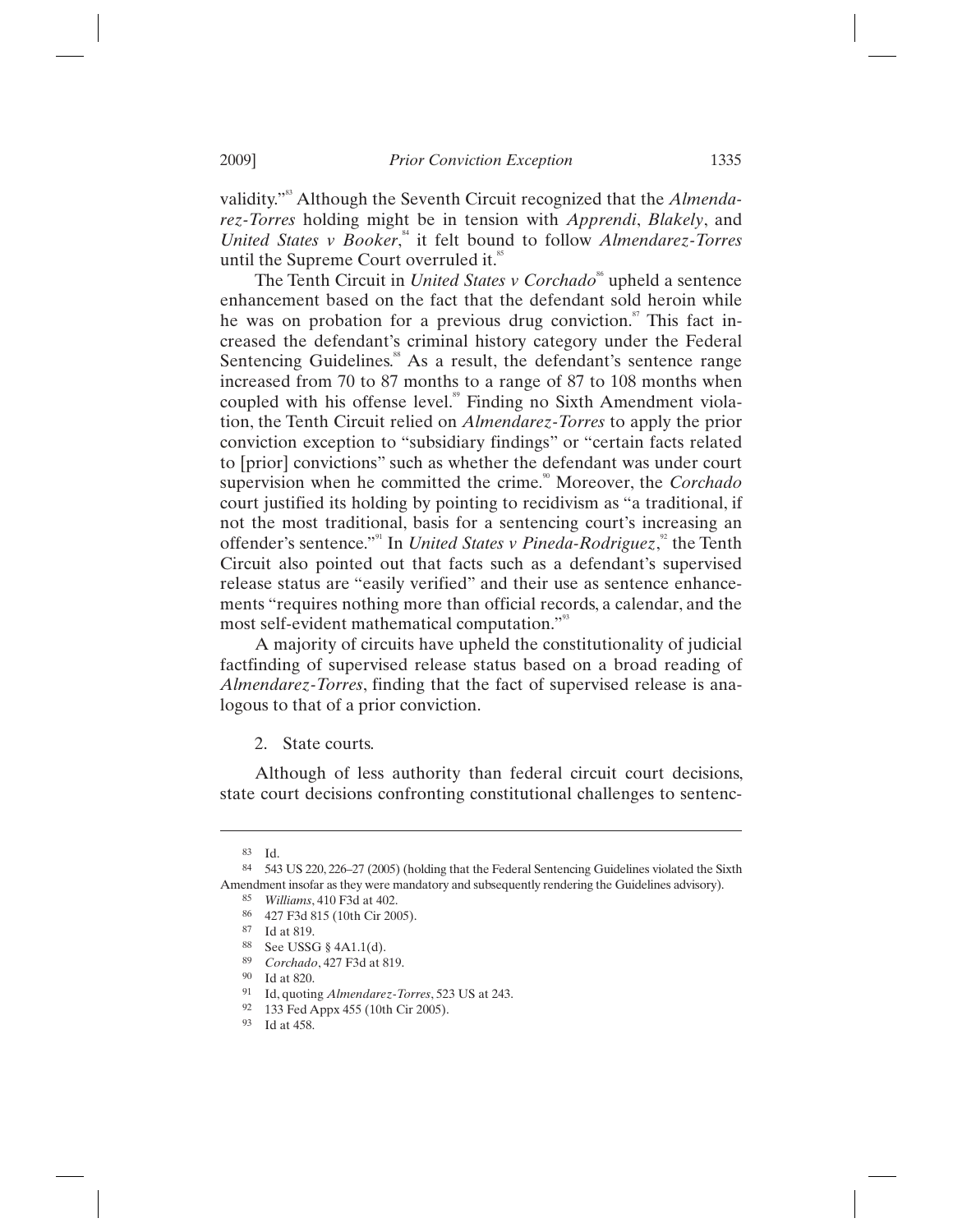ing statutes are important in tracking the different ways in which courts have reacted to *Apprendi* and *Blakely*. Since *Booker* rendered the Federal Sentencing Guidelines advisory, defendants have increasingly brought Sixth Amendment challenges against state statutes that allow enhancements based on judge-found facts.

Most recently, the California Supreme Court in *People v Towne*<sup>44</sup> made three primary arguments as to why a jury need not find the fact that the defendant committed a crime while on parole. First, a defendant's parole status is an aspect of recidivism, an exception recognized by *Almendarez-Torres*. Echoing arguments made in *Almendarez-Torres*, the *Towne* court stated that "recidivism is not related to the commission of the present offense" and thus is "indistinguishable from a prior conviction.<sup>"</sup>,<sup>"</sup> Second, it reasoned that the record of a defendant's parole status is usually "well documented in the same type of official records used to establish the fact and nature of a prior conviction—court records, prison records, or criminal history records maintained by law enforcement agencies.<sup>"</sup><sup>6</sup> And third, the *Towne* court stated that Sixth Amendment procedural safeguards attend the fact of a defendant's parole status at the time of the crime because such a circumstantial fact "arises out of a prior conviction."

The Washington Supreme Court in *State v Jones*<sup>®</sup> similarly held that a judge could increase a sentence based on a factual finding that the defendant was on community placement at the time of the offense. The court stated that the judge may rely on "the criminal history submitted, and those documents flowing from the prior conviction and sentence, such as the presentence report and department of corrections' records."<sup>99</sup> To justify such judicial factfinding, the court concluded that, similar to the prior conviction inquiry, finding that the defendant's release status is "inherently reliable" satisfies Sixth Amendment procedural safeguards because the status "arises out of a prior conviction," and "is the type of inquiry traditionally performed by judges."

Furthermore, the Washington Supreme Court analogized to *Shepard*. Because *Shepard* allowed judicial examination of documents other than the prior conviction document, such as jury instructions and the plea transcript, the Washington Supreme Court reasoned that

 $\overline{a}$ 

100 Id.

<sup>94 186</sup> P3d 10 (Cal 2008).

<sup>95</sup> Id at 19.

<sup>96</sup> Id at 20 & nn 6–7.

<sup>97</sup> Id at 20.

<sup>98 149</sup> P3d 636 (Wash 2006).

<sup>99</sup> Id at 642.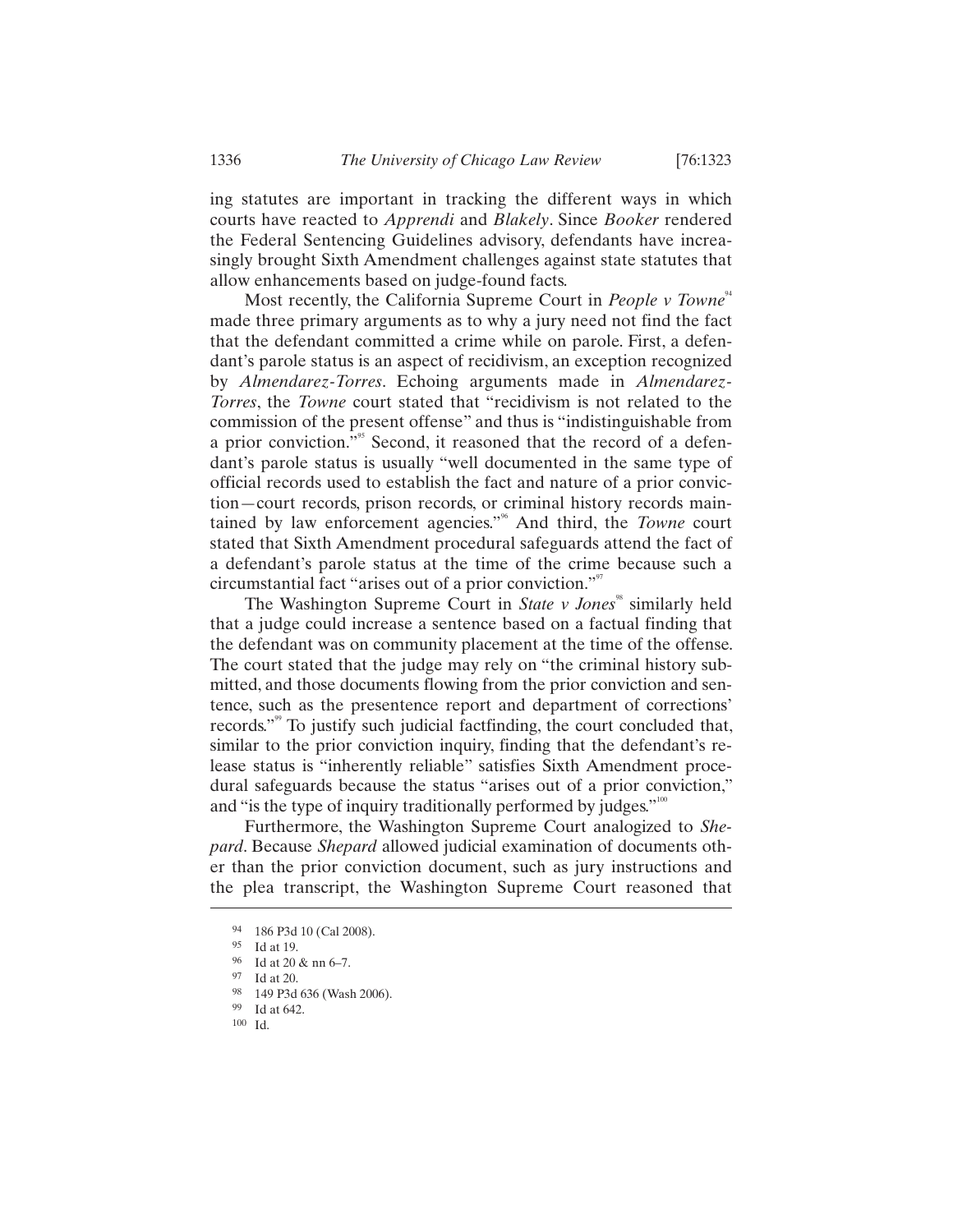courts can likewise examine presentence reports.<sup>101</sup> Such judicial documents are reliable because they are records "flowing from the prior conviction" and thus contain adequate procedural safeguards mandated by the Sixth Amendment.<sup>11</sup>

Similarly, the Indiana Supreme Court in *Ryle v State*<sup>103</sup> ruled that the presentence investigation report documented by the probation officer was sufficiently reliable such that a jury need not examine the evidence of a defendant's probationary status contained therein.<sup>104</sup> First, it noted that Indiana law set forth training and various other requirements for probation officers that "ensure[d] the reliability of their work product."<sup>105</sup> Second, the court analogized to *Shepard*. Unlike the police reports at issue in *Shepard*, the presentence investigation report compiled by the probation officer in *Ryle* was not "too far removed from the conclusive significance of a prior judicial record."<sup>106</sup> Specifically, the report referred to conviction documents as well as department of corrections documents to conclude that the defendant was on a two-year probation term when he committed the offense.<sup>107</sup>

State courts have thus emphasized three primary justifications for judicial factfinding: tradition, procedural safeguards, and reliability.

- B. The Minority View: Prohibiting Judges from Finding Supervised Release Status under the Prior Conviction Exception
	- 1. The Ninth Circuit.

The Ninth Circuit is the sole circuit to prohibit a judge from finding supervised release status under the prior conviction exception, holding instead that a jury must find the fact. In *Butler v Curry*,<sup>108</sup> the Ninth Circuit ruled that a jury must make such a finding because a judicial determination of the defendant's status runs afoul of the Sixth

<sup>101</sup> Id at 643.

<sup>102</sup> *Jones*, 149 P3d at 643.

<sup>103 842</sup> NE2d 320 (Ind 2005).

<sup>104</sup> *Ryle*, 842 NE2d at 324–25. The state prosecuted Kenna Ryle under the 2003 version of Indiana's penal code, which required the court to impose a presumptive sentence unless it found aggravating factors. Ind Code Ann § 35-50-2-4 (West 2004). In 2005, Indiana changed its sentencing statute to provide for "advisory" terms, where a judge could impose any sentence within the sentencing range at his discretion. 2005 Ind Legis Serv PL 71-2005 (West).

<sup>105</sup> Id at 324.

<sup>106</sup> Id at 325, quoting *Shepard*, 544 US at 25.

<sup>107</sup> *Ryle*, 842 NE2d at 325.

<sup>108 528</sup> F3d 624 (9th Cir 2008).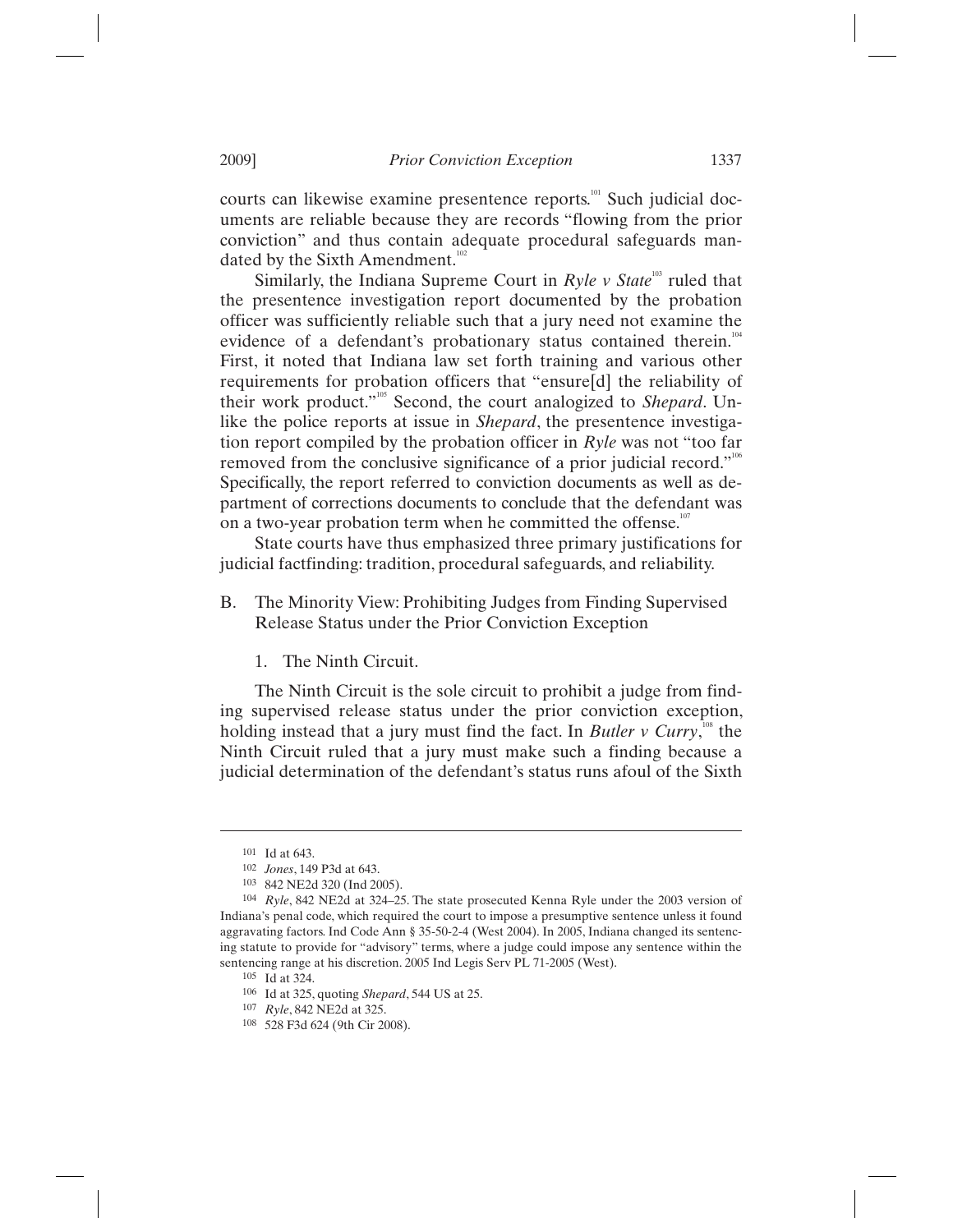Amendment.<sup>109</sup> The state court judge imposed an "upper term" sentence under California's determinate sentencing law based on a finding of an aggravating fact (committing a crime while on probation), where based on the jury verdict alone the judge could only impose a "middle term" sentence.<sup>110</sup> The *Butler* court held that this judicial factfinding violated *Blakely*.<sup>111</sup>

The Ninth Circuit adopted the reasoning in *Shepard* and drew a constitutional distinction between facts contained in conviction documents and all other facts, including those reflected in probation documents. The Ninth Circuit stated that "*Shepard* limited the consideration of prior convictions at judicial sentencing to those facts that can be established by the 'prior judicial record' of conviction."<sup>112</sup> Unlike the judge-based majority position, the Ninth Circuit narrowly construed the definition of a "prior judicial record" to include only "facts directly reflected in the documents of conviction, not [ ] secondary 'facts that are derived or inferred' from a prior conviction or from the conviction documents."<sup>113</sup> Thus, the Ninth Circuit would preclude from judicial examination records from the department of corrections or parole boards, which arguably "flowed from" the prior conviction document.

Acknowledging that probationary status is "likely to be recorded in court documents," the Ninth Circuit nevertheless emphasized the importance of safeguards that attend a criminal conviction.<sup>114</sup> It concluded that the reliability of the records depended on the proper process: "[T]he prior conviction exception is justified by the reliability of court documents created as part of a process with Sixth Amendment safeguards."<sup>115</sup> Based on this justification, the Ninth Circuit also allowed a judge to find the defendant's initial sentence because such a fact would be reflected in conviction documents. In certain cases, a

111 *Butler*, 528 F3d at 628. See also *Cunningham v California*, 549 US 270, 275 (2007) (finding California's determinate sentencing law to be unconstitutional under the Sixth Amendment).

<sup>109</sup> Id at 647–48. But see *Horton v Schwartz*, 2008 WL 4907607, \*10–13 (CD Cal) (ruling that the fact of a defendant's length of incarceration falls within the prior conviction exception).

<sup>110</sup> The Ninth Circuit analyzed the application of California's determinate sentencing law before it was amended in 2007 to allow for judicial discretion in imposing a penalty, similar to how the Federal Sentencing Guidelines were made advisory by *Booker*. See Cal Penal Code § 1170(b) (West 2007), amended by 2007 Cal Legis Serv ch 3 (SB 40) (West). However, the court suggested that on remand, the petitioner Butler would be resentenced under the 2007 law, not under the law as how it was written when he committed the crime. *Butler*, 528 F3d at 652 n 20.

<sup>112</sup> *Butler*, 528 F3d at 644.

<sup>113</sup> Id at 645, quoting *United States v Kortgaard,* 425 F3d 602*,* 610 (9th Cir 2005).

<sup>114</sup> *Butler*, 528 F3d at 646.

<sup>115</sup> Id at 645. See also id at 647 ("Insofar as these cases [from the other circuits] held only that the question whether the defendant was *originally sentenced* to probation at the time of conviction comes within the *Almendarez-Torres* exception, we do not disagree.").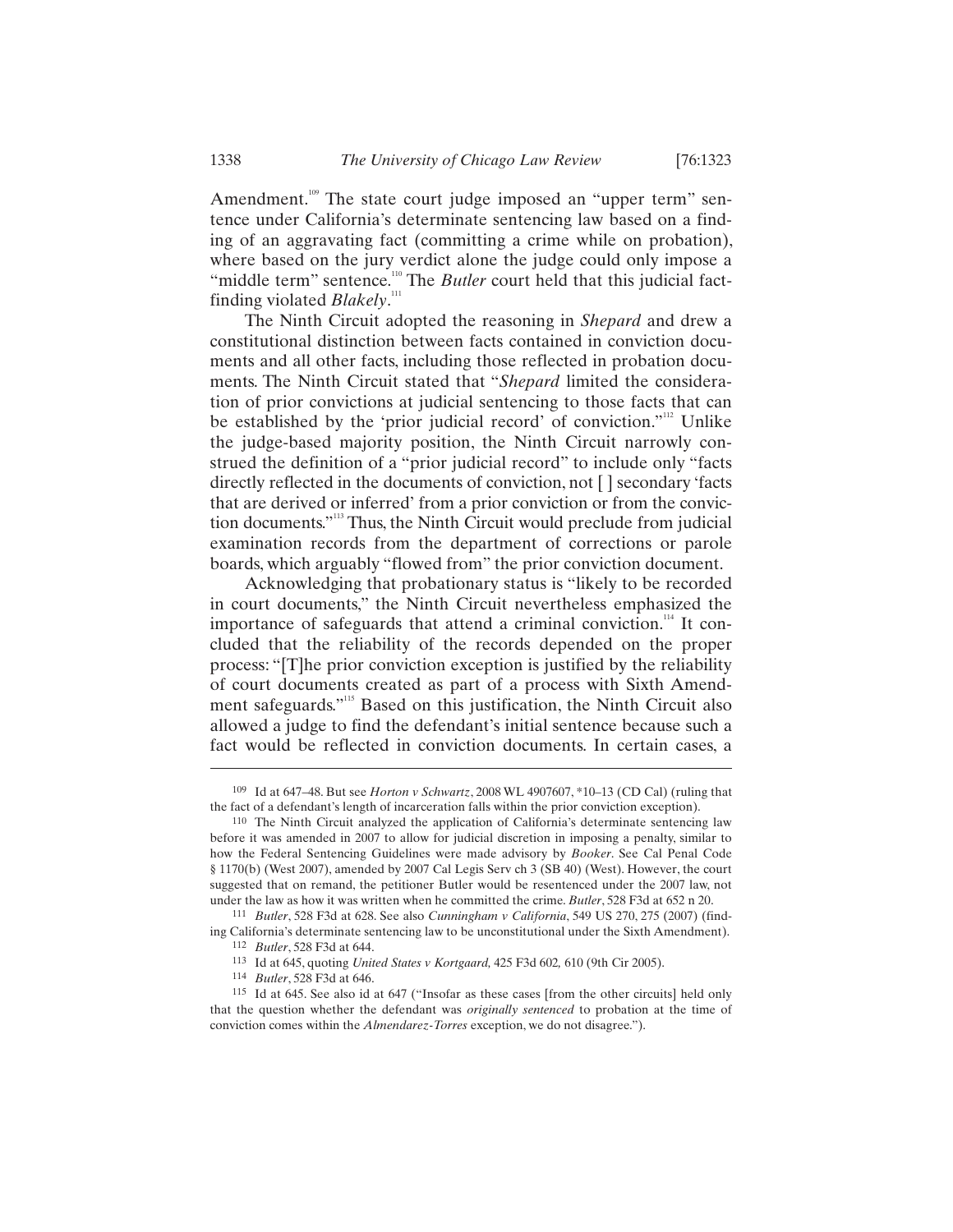judge might use the fact of an earlier sentence to enhance a defendant's current sentence.<sup>116</sup>

The Ninth Circuit described the parole process and how it does not comport with Sixth Amendment standards.<sup>117</sup> Parole may be revoked or modified according to due process standards, which are more relaxed than what the Sixth Amendment demands.<sup>118</sup> The court stated that the judge can modify supervised release terms at any time<sup>119</sup> and that certain modifications may have fewer procedural safeguards than those attached in probation revocation hearings.<sup>120</sup> Furthermore, the court based its reasoning, in part, on the fact that the Ninth Circuit did not apply the prior conviction exception to convictions as a juvenile or to prior removal proceedings. Supervised release, juvenile, and prior removal proceedings all "lack full Sixth Amendment protections."

Notably, courts that review *Apprendi* errors will determine such errors to be harmless, and thus not reversible, when the "judge was presented with sufficient documents at sentencing . . . to enable a reviewing or sentencing court to conclude that a jury would have found the relevant fact beyond a reasonable doubt."<sup>122</sup> Thus, even under the Ninth Circuit's approach, defendants "will [not] always, or even often, obtain relief when a judge, rather than a jury, has made such a finding."<sup>123</sup> Although this practically presents a loophole under the Sixth Amendment, the defendant is still afforded protection under the reasonable doubt standard. In contrast, the judge-based majority view assesses recidivism-related facts using a preponderance of the evidence standard.

<sup>116</sup> See, for example, 8 USC § 1326(b) (providing that in cases of reentry of certain removed aliens, earlier convictions and the type of sentences imposed may be used to increase the alien's sentence).

<sup>117</sup> See *Butler*, 528 F3d at 646–47.

<sup>118</sup> Id, citing *Morrissey v Brewer*, 408 US 471, 488–89 (1972) (holding that the minimum requirements of due process in a parole revocation hearing include written notice, disclosure of evidence, the right to confront witnesses, and the opportunity to present evidence in front of a neutral hearing body, among other safeguards).

<sup>119</sup> *Butler*, 528 F3d at 646.

<sup>120</sup> Id at 647.

<sup>121</sup> Id at 644. For a discussion of the circuit split on whether juvenile convictions should be treated as prior convictions under *Apprendi*, see Molly Gulland Gaston, Note, *Never Efficient, but Always Free: How the Juvenile Adjudication Question is the Latest Sign that Almendarez-*Torres *Should Be Overturned*, 45 Am Crim L Rev 1167, 1175–84 (2008) (arguing that the prior conviction exception should not apply to juvenile convictions).

<sup>122</sup> *Butler*, 528 F3d at 647 n 14.

<sup>123</sup> Id.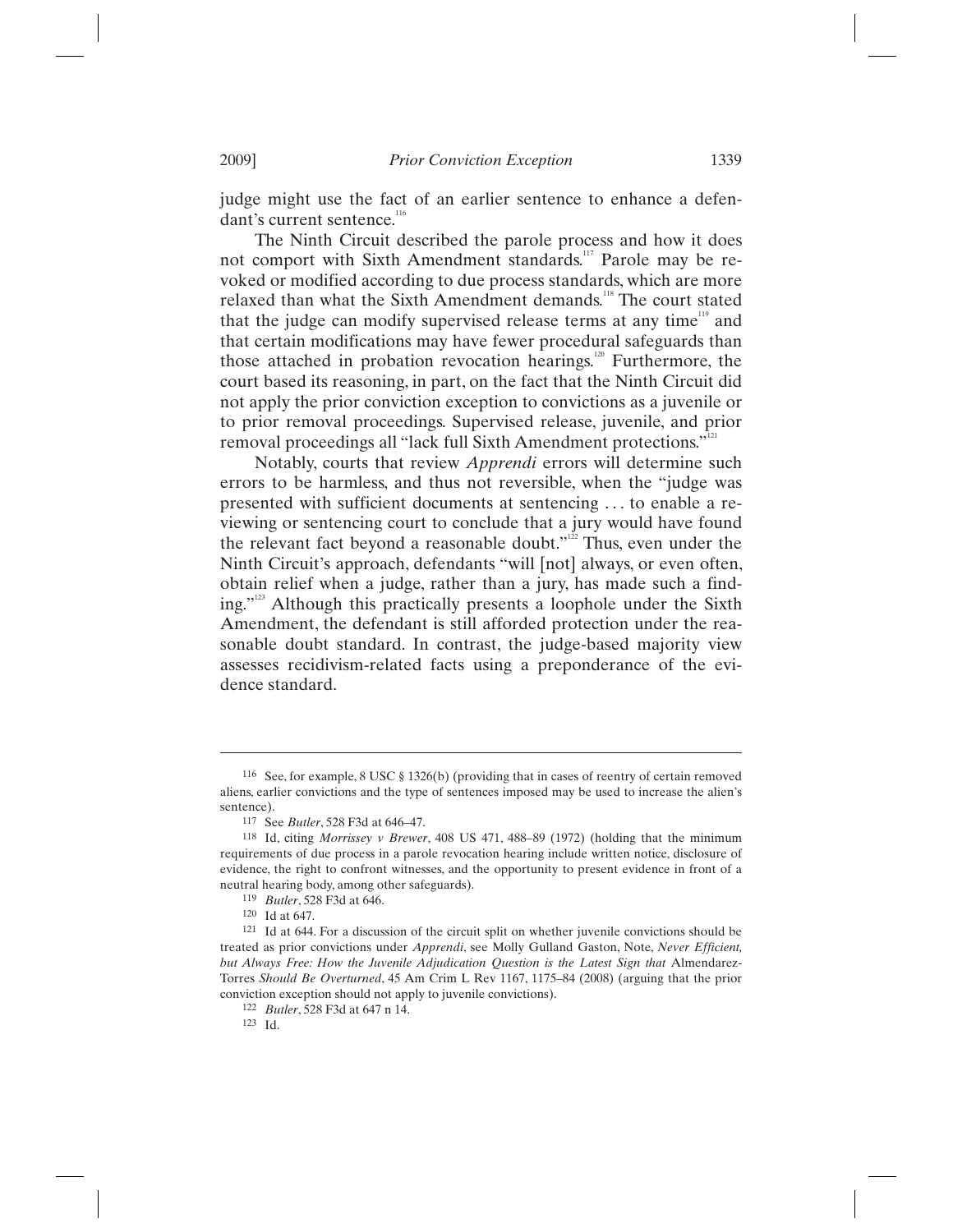#### 2. State courts.

A minority of state appellate courts have also refused to extend the prior conviction exception to the fact of a defendant's supervised release status. The Arizona Court of Appeals, in *State v Gross*,<sup>124</sup> held that the trial court violated *Apprendi* when the judge found that the defendant committed two felonies while on supervised release.<sup>125</sup> The court in *Gross* asserted that the "plain language in *Apprendi* requires that the defendant's release status be submitted to the jury and proved beyond a reasonable doubt."<sup>126</sup> The jury verdict exposed the defendant to a maximum punishment of seven and a half years in prison, but his release status finding exposed him to nine and a half years.

The *Gross* court acknowledged that the trial court could simply review "objective, documentary evidence" with relative ease in determining the defendant's release status.<sup>127</sup> However, it stated that this characteristic of factfinding was not relevant in deciding whether a judge or jury should make the determination. Instead, the question should be whether or not a fact increased the maximum punishment: "Under *Apprendi*, it is a defendant's exposure to additional punishment, not the ease or accuracy with which that fact can be determined by a trial court, that is pivotal in triggering" a defendant's right to jury factfinding.<sup>128</sup>

Similarly, the North Carolina Court of Appeals in *State v Wis* $sin k^{129}$  ruled that a jury must find beyond a reasonable doubt that the defendant committed the felony while on probation.<sup>130</sup> The court cited two reasons for its position. First, it was "bound by the language" in *Apprendi* and *Blakely*, stating that "only the fact of a prior conviction is exempt from being proven to a jury beyond a reasonable doubt."

<sup>124 31</sup> P3d 815 (Ariz Ct App 2001). 125 Id at 818.

<sup>126</sup> Id. At the time, the Arizona court held the sentencing provision unconstitutional, where the provision allowed the trial judge to enhance the defendant's sentence based on his bail status. The Arizona state legislature since amended its sentencing law to require a jury finding to impose a mandatory minimum within a statutory range. See Ariz Rev Stat §§ 13-701(c), 13-708.

<sup>127</sup> *Gross*, 31 P3d at 819.

<sup>128</sup> Id.

<sup>129 617</sup> SE2d 319 (NC Ct App 2005), affd in part and revd in part, 645 SE2d 761 (NC 2007). The court analyzed the 2003 version of North Carolina's sentencing law under which the defendant was sentenced, which allowed a court to enhance a defendant's sentence based on his supervised release status. NC Gen Stat § 15A-1340.14(a), (b)(7) (2003) (creating a point system that adds one point for offenses committed while on supervised release). The state legislature amended the law in 2005 (presumably in response to *Blakely*) to require a jury to find such a fact beyond a reasonable doubt. 2005 NC Sess Laws 145.

<sup>130</sup> *Wissink*, 617 SE2d at 325.

<sup>131</sup> Id.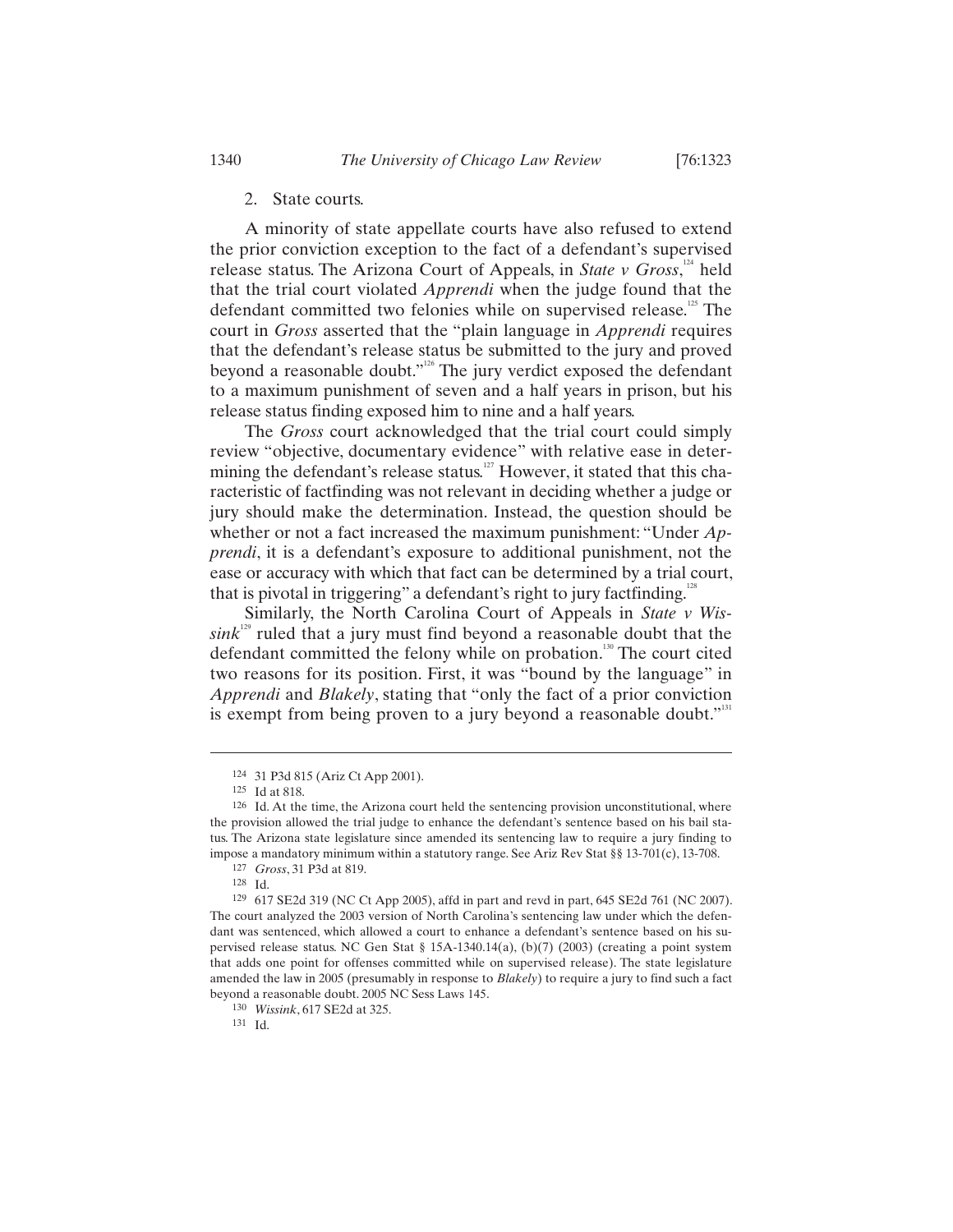Second, the fact of the defendant's probationary status lacked the safeguards of a jury trial and proof beyond a reasonable doubt, which were "recognized in *Apprendi* as providing the necessary protection for defendants at sentencing."<sup>132</sup> The North Carolina Supreme Court subsequently affirmed this ruling. $133$ 

In sum, the lower courts remain divided over the proper interpretation of the prior conviction exception. Although both sides claim that their positions follow the Sixth Amendment, the judge-based majority view places more emphasis on tradition, whereas the jury-based minority view focuses on the procedural safeguards in the prior proceedings.

# III. SOLUTION

This Part proposes a solution that is distinct from both the majority and minority views, concluding that the fact of a defendant's supervised release status does not fall within the prior conviction exception. That is, if a defendant might have committed his crime while on supervised release, a judge cannot find this fact to increase the maximum sentence. As a result, prosecutors must plead the fact in an indictment and prove it to a jury beyond a reasonable doubt.

Part III.A explains that the Supreme Court's justification for the prior conviction exception has shifted from tradition to the fact that the prior conviction proceeding satisfies Sixth Amendment safeguards. Thus, the judge-based majority position is not tenable so long as it continues to make the highly contested claim that judges traditionally find facts related to recidivism.

Part III.B proposes that a judge can increase the maximum sentence only upon finding facts that were previously and necessarily (1) found by a jury for conviction, (2) admitted by the defendant pursuant to a guilty plea, or (3) found by a judge for conviction in a bench trial. As a result, a judge cannot find the fact of a defendant's release status. In all three types of prior proceedings, the defendant is afforded full Sixth Amendment protections, unless properly waived. Thus, the proposed rule includes a narrower reading of the prior conviction exception than either the judge-based or the current jury-based view. The judge-based view allows the judge to find facts that are related to the prior conviction, including the defendant's supervised release status. The jury-based view allows the judge to find the fact of an earlier sentence imposed by the judge—a fact not found by the jury.

<sup>132</sup> Id.

<sup>133</sup> See *Wissink*, 645 SE2d at 761.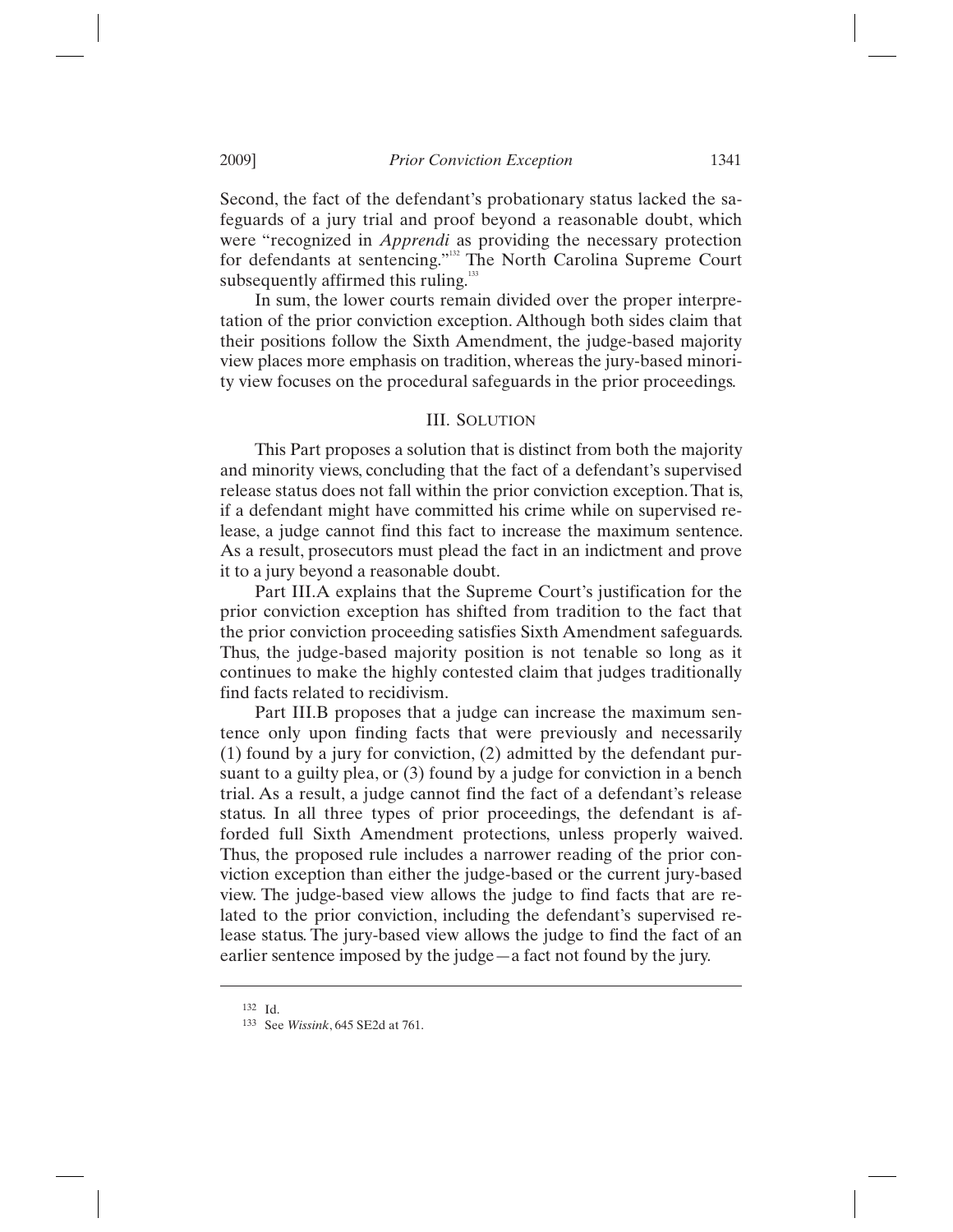Part III.C shows that the judge-based view fails to satisfy a defendant's Sixth Amendment right to a jury trial. It also attempts to supply the judge-based view with a stronger doctrinal argument to support factfinding by a judge. The stronger version of the judgebased view argues that where a jury conviction authorizes the judge to impose a term of supervised release, it also authorizes the judge or parole board to subsequently modify the length of the release. If a judge can find the fact of a defendant's previous sentence to enhance his current sentence, as the jury-based view allows, then the judge should be able to find the defendant's supervised release status. Yet, such a solution ultimately fails because the "*facts reflected in the jury verdict*," not what the jury authorizes, are what judges may find to enhance a defendant's sentence.<sup>13</sup>

Part III.D argues that the jury-based view as articulated by the Ninth Circuit similarly fails, even though it reaches the correct result. The current jury-based view provides a justification that is inconsistent with Sixth Amendment case law as reflected in *Apprendi*, *Blakely*, and *Shepard*. To the extent that it allows a judge to find the fact of a defendant's previous sentence, the Ninth Circuit's view becomes indistinguishable from the judge-based view. Unlike a jury conviction, the subsequent sentence imposed by a judge is not found by a jury. But the Ninth Circuit, like the judge-based position, allows a judge to find facts that arose from proceedings *authorized* by the jury. Instead, this Comment proposes that a judge may find only facts that a jury *found* previously—a rule that is narrower than the current jury-based position but more consistent with Sixth Amendment doctrine.

Part III.E applies the new rule to a typical sentencing statute to illustrate how it would operate in practice and how it would function differently than either the majority or minority rules.

# A. Emphasizing Procedural Safeguards over Tradition

The Supreme Court has identified two primary ways to justify the prior conviction exception: (1) tradition and (2) the presence of Sixth Amendment safeguards in the prior conviction proceeding. A court's traditional authority to find recidivism-related facts is one justification given by the *Almendarez-Torres* Court. Another justification is ensuring that Sixth Amendment safeguards accompany the recidivismrelated fact. The conflict between the two justifications arises because the argument based on tradition does not require that Sixth Amend-

<sup>134</sup> See *Blakely*, 542 US at 303.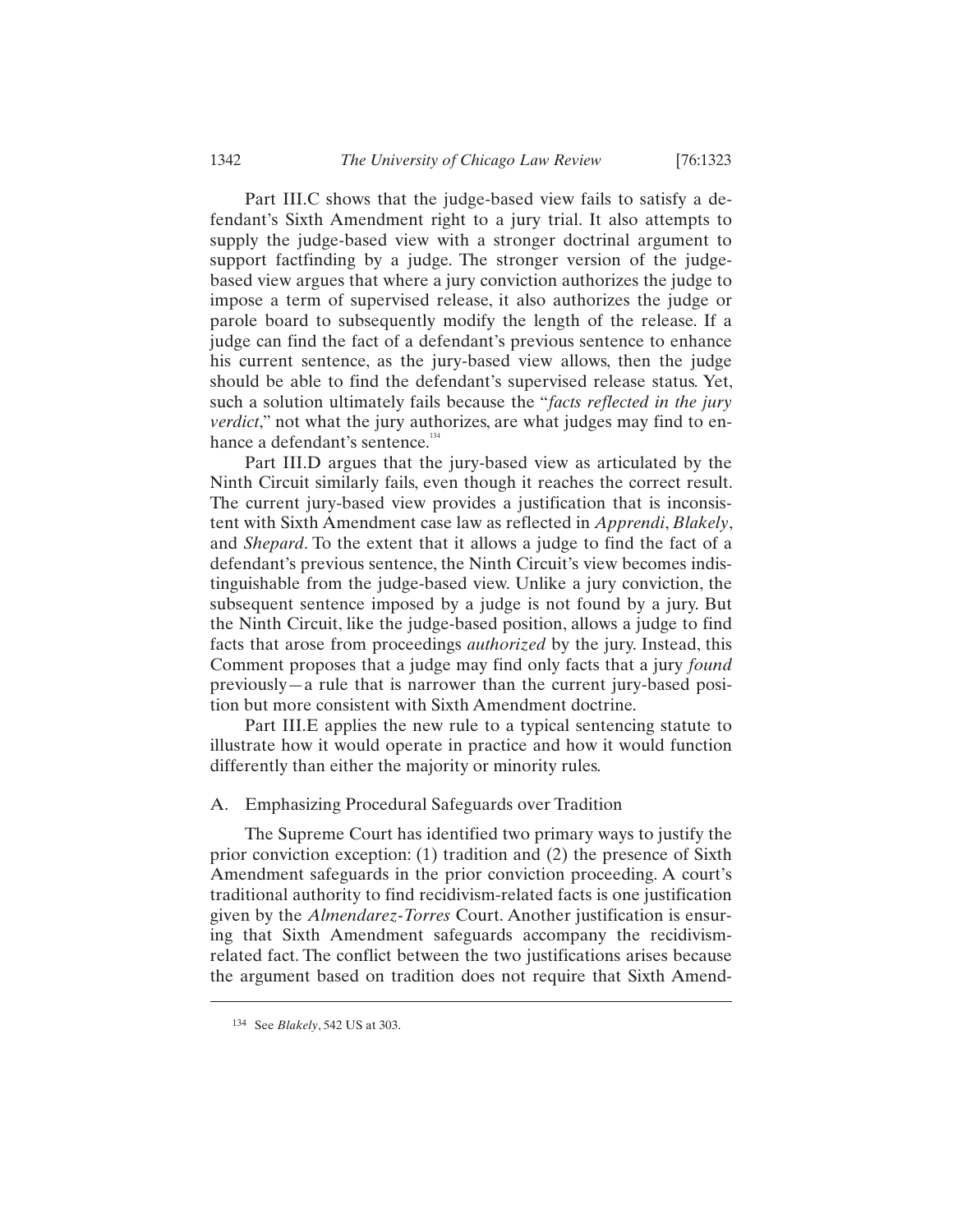ment safeguards accompany the recidivism-related fact. If the prior conviction exception were grounded solely on tradition, as interpreted by *Almendarez-Torres*, then a judge would be able to find supervised release facts, even though a jury in the prior proceeding did not find those facts.

Yet after *Almendarez-Torres*, the Supreme Court has repeatedly justified the prior conviction exception on the basis that a jury had established the conviction in the prior criminal proceeding. Beginning with *Jones*, the Court held that unlike other facts of enhancement, "a prior conviction must itself have been established through procedures satisfying the fair notice, reasonable doubt, and jury trial guarantees."<sup>135</sup> Then, in *Apprendi*, the Court pointed out that the jury procedural safeguards attending the fact of a prior conviction "mitigated the due process and Sixth Amendment concerns," in situations where a judge finds a fact to enhance a defendant's sentence beyond the statutory maximum.<sup>136</sup> Such justifications for the prior conviction exception mark a subtle but notable point of departure from *Almendarez-Torres*.

*Cunningham v California*<sup>137</sup> also deemphasized the tradition argument. Attempting to preserve California's determinate sentencing regime, the state supreme court asserted that the law "simply authorize[s] a sentencing court to engage in the type of factfinding that *traditionally* has been incident to the judge's selection of an appropriate sentence within a statutorily prescribed sentencing range."<sup>138</sup> Striking down California's sentencing law as violating the Sixth Amendment, the Supreme Court rebuked this argument by citing approvingly to Judge Joyce Kennard's concurring-dissenting state supreme court opinion: "Nothing in the [US Supreme Court's] majority opinions . . . suggests that the constitutionality of a state's sentencing scheme turns on whether ... it involves the type of factfinding that traditionally has

<sup>135</sup> *Jones*, 526 US at 249.

<sup>136</sup> *Apprendi*, 530 US at 488. Furthermore, the *Apprendi* Court asserted:

<sup>[</sup>T]here is a vast difference between accepting the validity of a prior judgment of conviction entered in a proceeding in which the defendant had the right to a jury trial and the right to require the prosecutor to prove guilt beyond a reasonable doubt, and allowing the judge to find the required fact under a lesser standard of proof.

Id at 496.

<sup>137 549</sup> US 270 (2007).

<sup>138</sup> *People v Black*, 113 P3d 534, 543 (Cal 2005) (emphasis added), vacd by *Black v California*, 549 US 1190 (2007) (vacating the California Supreme Court decision in light of *Cunningham*).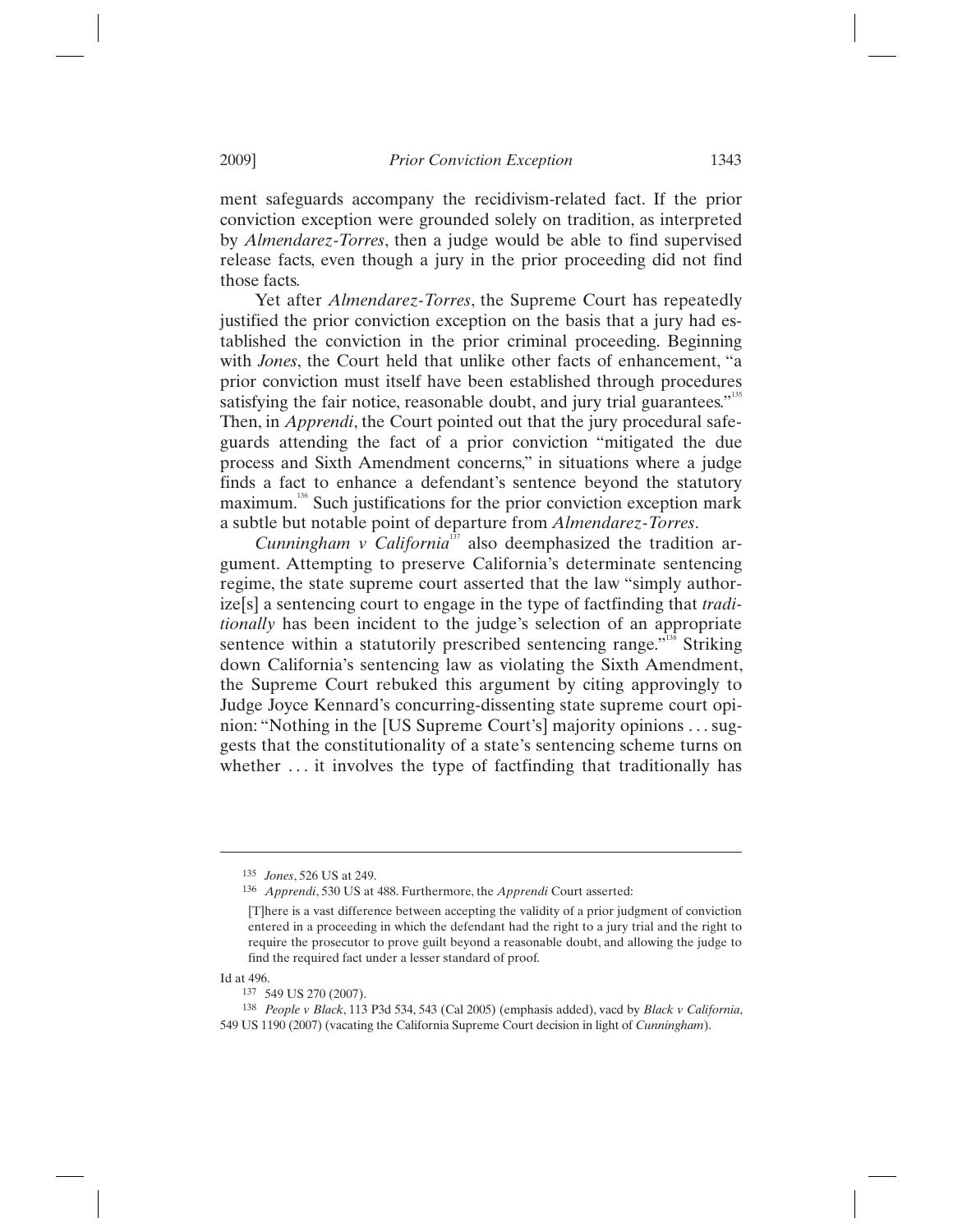been performed by a judge."139 Although the Court in *Cunningham* was not directly analyzing the prior conviction exception, its emphasis on procedural safeguards over tradition signals a similar trend.

Further, the argument that recidivism-related facts were traditionally found by a judge is less compelling in this context because the system of supervised release is a modern phenomenon.<sup>140</sup> There does not appear to be any strong historical analogue to supervised release violations as a basis for sentence enhancements. Thus, *Almendarez-Torres*'s account of recidivism as the traditional province of the judge cannot be so easily transplanted into the context of supervised release findings. Hence, any solution must ask whether the defendant's Sixth Amendment rights were fully protected before a judge enhances his sentence beyond the statutory maximum.

## B. Proposal: "Facts Reflected in the Jury Verdict Alone"

Courts should apply the prior conviction exception in a way that is consistent with the rulings of *Apprendi*, *Blakely*, and *Shepard*. To that end, judges can increase the maximum sentence only upon finding facts that were previously and necessarily (1) found by a jury for conviction, (2) admitted by the defendant pursuant to a guilty plea, or (3) found by a judge for conviction in a bench trial.<sup>141</sup> Thus, a judge may find only the fact of the prior conviction itself or facts that were necessary to support the prior conviction. A defendant's release status does not fall into this category.

The *Apprendi* Court stated that a defendant could not be "expose[d] . . . to a penalty exceeding the maximum he would receive if punished according to the facts reflected in the jury verdict alone."<sup>142</sup>

<sup>139</sup> *Cunningham*, 549 US at 289 (citations omitted). Nevertheless, the *Towne* court asserted that judicial factfinding of recidivism-related facts is "one more typically and appropriately undertaken by a court," echoing language that had been rejected by *Cunningham*. *Towne*, 186 P3d at 19.

<sup>140</sup> Although the early origins of probation can be traced back to the mid-eighteenth century, probation was not available for all adult criminals until 1956. *Probation and Parole: History, Goals, and Decision-making: Origins of Probation and Parole*, 3 Crime and Justice, online at http://law.jrank.org/pages/1817/Probation-Parole-History-Goals-Decision-Making-Originsprobation-parole.html (visited Sept 1, 2009); Marc R. Lewis, Comment, *Lost in Probation: Contrasting the Treatment of Probationary Search Agreements in California and Federal Courts*, 51 UCLA L Rev 1703, 1708 (2004).

<sup>141</sup> Because the defendant waives his Sixth Amendment jury trial right in the last two scenarios, this Part will only focus on the first scenario: whether a jury had already found facts contested at a sentencing hearing for a later crime. Further, the analysis of the first scenario will lead to the same outcome as would an analysis done under the second and third scenarios. However, the focus on the first scenario does not mean that the latter two scenarios are not just as important.

<sup>142</sup> *Apprendi*, 530 US at 483 (emphasis omitted).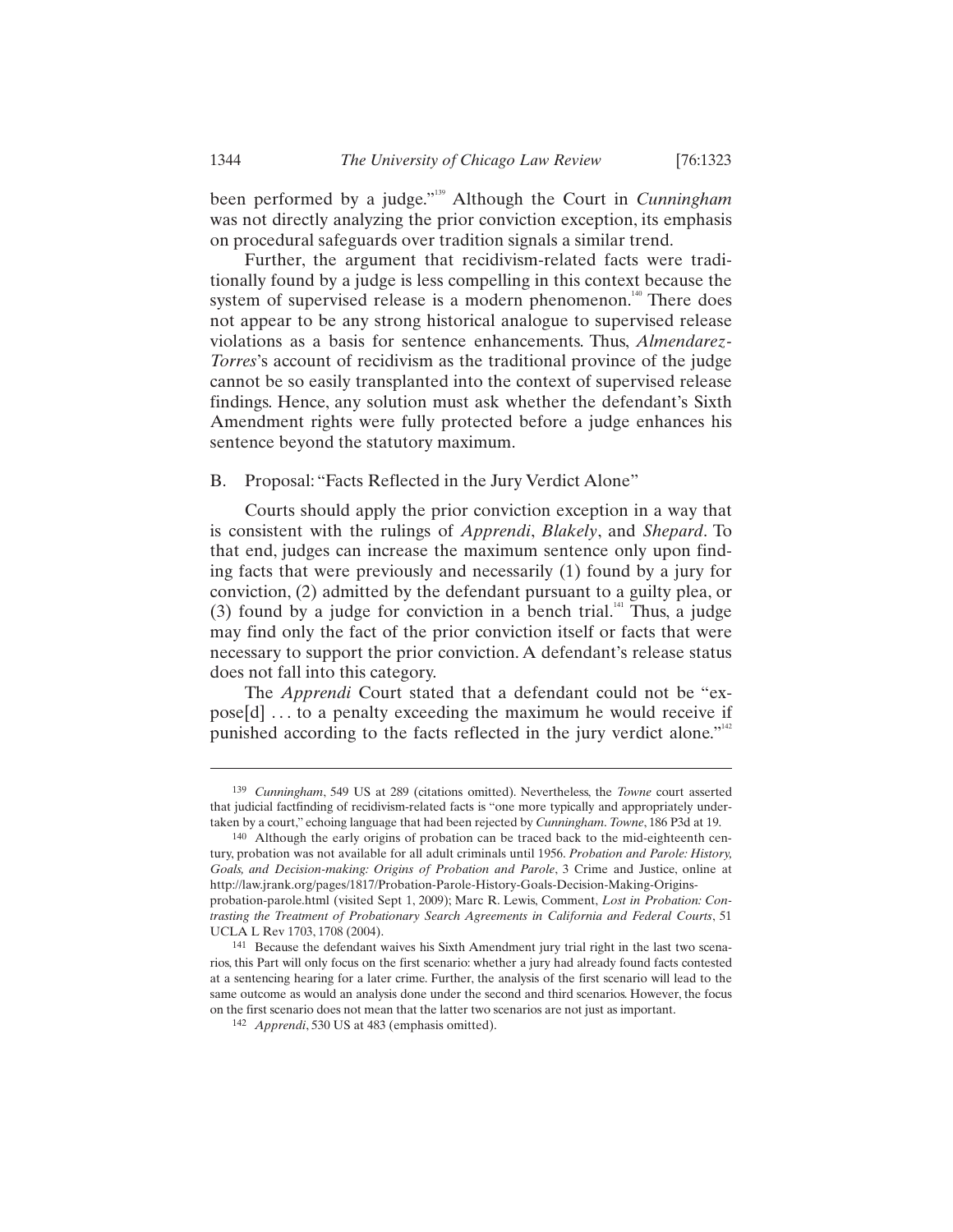In clarifying *Apprendi*'s language, which was misinterpreted by some courts as dictum,<sup>143</sup> the Court in *Blakely* further emphasized the primacy of jury factfinding, where it held that a judge could not impose a sentence exceeding that justified "solely on the basis of facts reflected in the jury verdict or admitted by the defendant."<sup>144</sup> *Apprendi* and *Blakely* force the conclusion that a jury must find the fact of a defendant's supervised release status at the time of the crime. It is true that the *Blakely* Court did not mean an earlier jury verdict when it referred to "*the* jury verdict." Nevertheless, its reasoning applies as a justification for the prior conviction exception when read together with *Apprendi*, which explicitly upheld the prior conviction exception.

The fact of supervised release status is not reflected in the jury verdict or an earlier verdict and cannot be used as an enhancement beyond the maximum. By contrast, a prior conviction would have been found by a jury, and it would have been reflected in the earlier jury verdict. As the conviction encompasses all of the facts and elements necessary to that particular conviction, a judge may also find such facts and elements to enhance a defendant's sentence. Although circumstantial or mens rea facts necessary for conviction are not technically a fact of conviction, a judge may find such facts because they are reflected in the jury verdict.<sup>1</sup>

*Shepard* further buttresses interpreting the prior conviction exception in this way. In *Shepard*, the Court analyzed what kinds of documents may be examined by a sentencing judge in order to decipher a facially ambiguous conviction document.<sup>146</sup> It held that the judge may look at the "charging document, the terms of a plea agreement or transcript of colloquy between judge and defendant in which the *factual basis for the plea was confirmed by the defendant*, or to some comparable judicial record of this information."<sup> $47$ </sup> For jury trial cases, the Court in *Taylor v United States*<sup>148</sup> similarly held that a court could look to statutory elements, charging documents, and jury instructions to find that the defendant's previous conviction was for burgling a building.149 It is important to note—and this is where both the judge-based

<sup>143</sup> See, for example, *Black*, 113 P3d at 534, vacd by *Black*, 549 US 1190; *State v Ring*, 200 Ariz 267 (2001), revd, *Ring v Arizona*, 536 US 584 (2002).

<sup>144</sup> *Blakely*, 542 US at 303 (emphasis omitted).

<sup>145</sup> For example, if the prior conviction was for murder, the intent mens rea can be found by the judge in the later criminal proceeding.

<sup>146</sup> See *Shepard*, 544 US at 26.

<sup>147</sup> Id (emphasis added).

<sup>148 495</sup> US 575 (1990).

<sup>149</sup> Id at 602.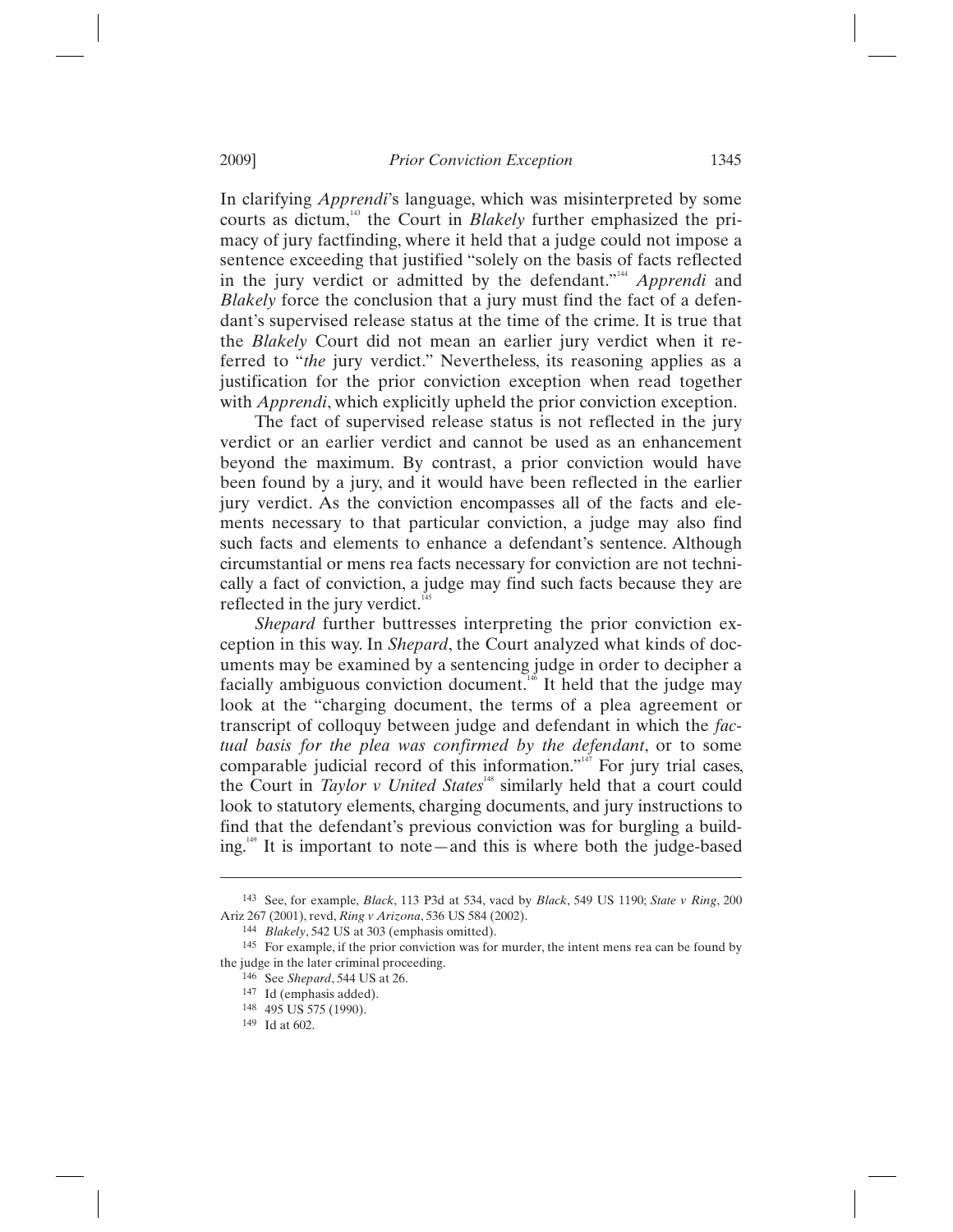and jury-based positions go astray in analogizing to *Shepard*—that the underlying inquiry was what facts the jury found or to which the defendant pleaded guilty. That basic premise, grounded in *Apprendi* and *Blakely*, was undisputed. Rather, the only dispute in *Shepard* and *Taylor* was over the kinds of documents that may be examined to clarify what the jury found or to what the defendant pleaded guilty.<sup>150</sup>

## C. The Majority View Fails

Courts following the majority view advocate three basis claims to support judicial factfinding. First, courts rely on *Almendarez-Torres* for the proposition that a judge may find facts related to recidivism, including a defendant's release status at the time of the crime.<sup>151</sup> Second, they cite to *Shepard* for the proposition that a court may look to "comparable judicial record[s]" to determine a defendant's release status.<sup>152</sup> Third, courts assert that Sixth Amendment safeguards are satisfied because the fact of a defendant's release status is a fact that "arises out of" a prior conviction."

All three claims lack adequate justification. First, *Almendarez-Torres*, although not overruled, has been sharply questioned by subsequent Court decisions.<sup>154</sup> *Almendarez-Torres* itself did not deal with the fact of a person's supervised release status, but only with the defendant's prior conviction. Subsequent Supreme Court decisions have also limited the *Almendarez-Torres* holding to the specific recidivismrelated fact of a prior conviction.<sup>155</sup> To read *Almendarez-Torres* as allowing a judge to find *all* recidivism-related facts ignores *Apprendi*'s interpretation of *Almendarez-Torres*. Further, the *Apprendi* Court pointed out that the defendant in *Almendarez-Torres* had admitted his prior convictions and challenged the findings made by the judge because they were not included in the indictment. And again, courts cannot rely heavily on *Almendarez-Torres*'s tradition argument because the Supreme Court has moved away from that justification.

<sup>150</sup> See *Shepard*, 544 US at 22 (dismissing the government's position that argued for a judge to examine testimony about a building break-in because the jury verdict would not have necessarily rested on that finding); *Taylor*, 495 US at 602 (allowing judges to examine documents showing "that the *jury necessarily had to find an entry of a building to convict*") (emphasis added).

<sup>151</sup> See Part II.A.1.

<sup>152</sup> See Part II.A.2; *Shepard*, 544 US at 26.

<sup>153</sup> See Part II.A.2; *Towne*, 186 P3d at 20.

<sup>154</sup> See *Apprendi*, 530 US at 487 (stating that *Almendarez-Torres* "represents at best an exceptional departure from the historic practice that we have described").

<sup>155</sup> See id at 488 ("[O]ur conclusion in *Almendarez-Torres* turned heavily upon the fact that the additional sentence to which the defendant was subject was the prior commission of a serious crime.").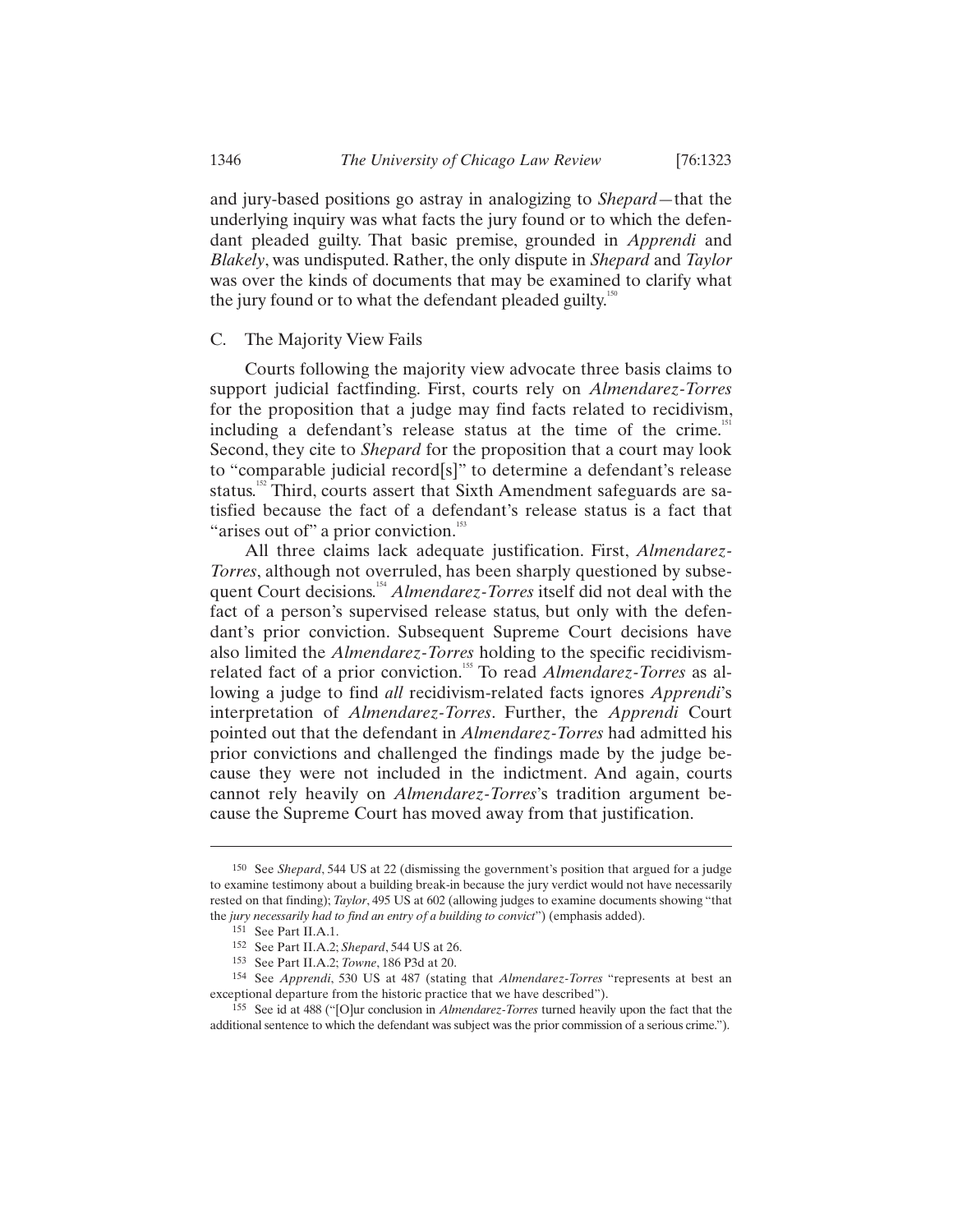Second, as alluded to in Part III.B, *Shepard* did not allow a judge to look at documents in order to determine facts other than prior convictions or the necessary facts underlying those convictions. The *Shepard* Court concluded that charging documents, jury instructions, and "comparable judicial record[s]" could be reviewed to clarify what the defendant admitted to in his plea or what the jury must have found in order to convict.<sup>156</sup> Nevertheless, the Indiana court in  $Ryle$  likened probation documents to the *Shepard* documents, noting that "probation officers are trained, tested, hired, and supervised directly by the judiciary."<sup>157</sup> But the relevant point is whether those documents indicated facts that a jury found—not how professionally prepared those documents were. Because the fact of a defendant's supervised release status is not a fact necessary for conviction, *Shepard* does not help the majority.

Third, although the defendant's release status "arises out of" or "flows from" the prior conviction in a general sense, such ambiguous language cannot substitute for sound analysis. A jury does not find facts that would lead to the modification of a defendant's release status. Yet, the judge-based position would use such determinations created from a process without Sixth Amendment safeguards to enhance a defendant's sentence. As the jury-based view rightly points out, such enhancements would violate *Apprendi* and *Blakely*. But there is a stronger argument for the judge-based view that even the current jury-based view cannot rebut.

When the jury convicts a defendant, it authorizes a relaxed form of factfinding in supervised release proceedings. Just as the conviction allows a judge to impose a term of incarceration or supervised release, the conviction also authorizes modifications of the supervised release term based on a judge's or a probation officer's factfinding. The initial sentence along with any subsequent changes to it are all part of the defendant's original sentence. If a judge may find the defendant's sentence, as even the jury-based position allows, then the judge should also be able to find the defendant's release status for enhancement purposes. Both facts are created by the judge or the parole board and are produced in a post-verdict process authorized by the jury's finding of guilt.

Neither fact is found by a jury, though. And under *Blakely*, it is not what the jury *authorizes* but what it *finds* that matters constitutionally.158 *Blakely* holds that a judge may impose a maximum sentence based only on facts reflected in the jury verdict. *Apprendi* holds that

<sup>156</sup> *Shepard*, 544 US at 26.

<sup>157</sup> *Ryle*, 842 NE2d at 324.

<sup>158</sup> See *Blakely*, 542 US at 303.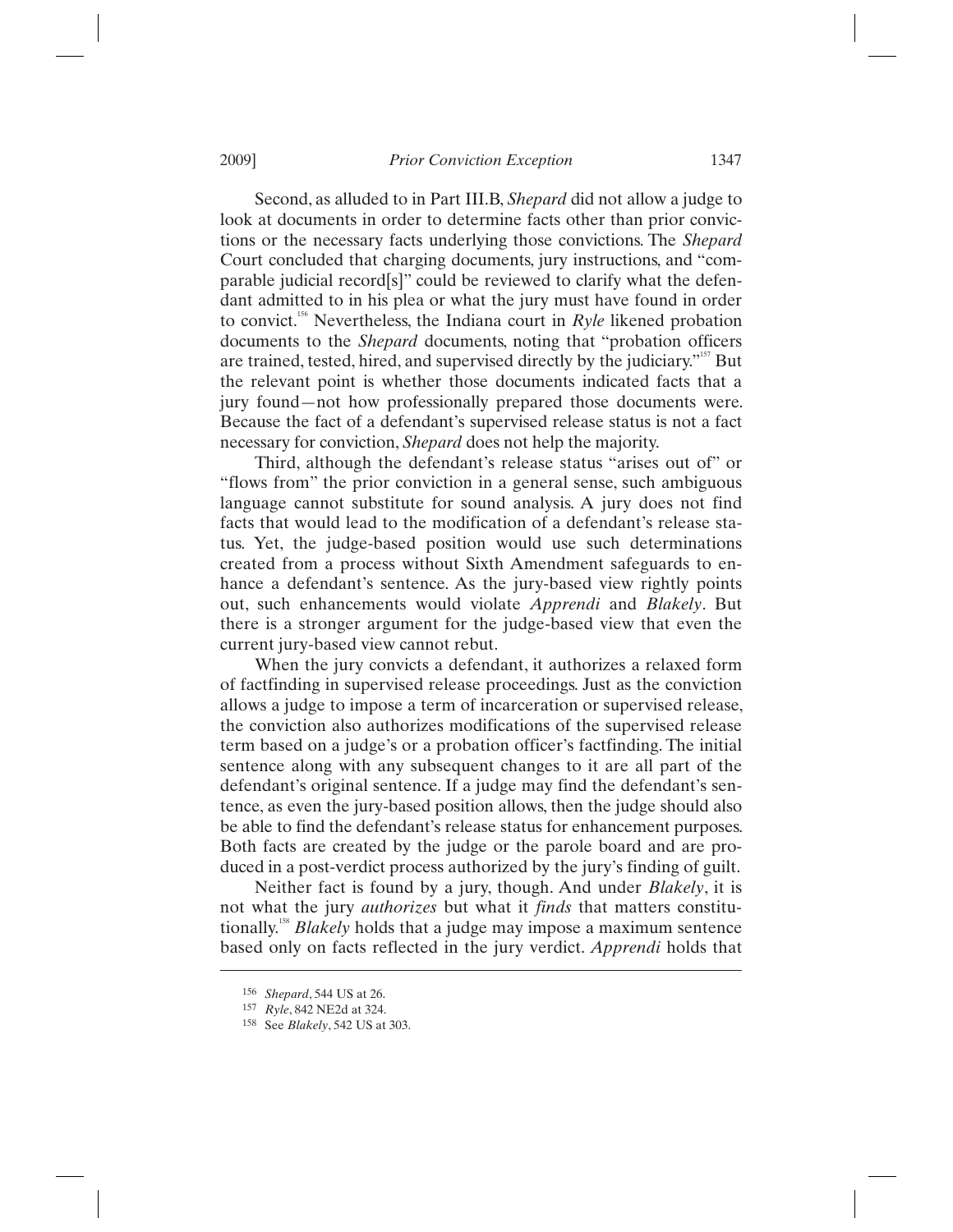the prior conviction exception is justified because a jury already found the earlier conviction. This common emphasis on jury factfinding supports the proposed rule that a judge can only find facts that were previously found by a jury.

There is also a slippery slope problem for the judge-based view. If a judge can use the fact of a defendant's supervised release status to enhance his sentence, can the judge use the fact of his poor performance on supervised release to do the same?<sup>159</sup> If so, can the judge also use the fact that a defendant possessed illegal drugs while on supervised release to convict him in a subsequent criminal proceeding? The logical extension of the judge-based position would allow judicial factfinding in these cases based on prior jury authorization. But clearly, convicting a defendant for possession of illegal drugs without a jury trial goes against the Sixth Amendment. It is true that a judge may use these facts to revoke the defendant's term of supervised release. But the judge cannot use these facts to impose a *separate* sentence or to impose enhancements to a *separate* sentence, unless a jury *finds* these facts.

## D. The Minority View Fails

Although courts embracing the minority view reach the right result, their justifications are inconsistent with *Apprendi* and *Blakely*. Those courts correctly state that because a jury did not find facts that determine a defendant's supervised release status, the fact of the defendant's status does not fall under the prior conviction exception.<sup>16</sup> However, the Ninth Circuit also ruled that the sentence initially imposed by a judge would be a fact "coming within the prior conviction exception."<sup>161</sup> The Ninth Circuit cited to *Shepard* to support its rule allowing a judge to find "facts that can be established by the 'prior

<sup>159</sup> While the California Supreme Court in *Towne* held that a judge could find a defendant's parole status, it stated that a jury must find a defendant's unsatisfactory performance on parole. 186 P3d at 20. The *Towne* court offered two reasons for this distinction. First, a defendant's performance on parole "does not relate to a prior conviction." Id at 21. Second, a finding of unsatisfactory performance is not accompanied by Sixth Amendment procedural safeguards because parole revocation proceedings do not require a right to a jury trial. Id. Yet, these two reasons also apply to a finding of a defendant's parole status at the time of the crime. A defendant's parole status "relates" to a prior conviction in the same way that a person's performance on parole relates to the prior conviction—that is, both facts arise out of a prior conviction. Moreover, a defendant's parole status may have been modified after the initial sentencing, and such changes are not accompanied by Sixth Amendment safeguards. See *Butler*, 528 F3d at 646. Thus, the court's line-drawing seems less motivated by doctrinal consistency and more so by administrative convenience.

<sup>160</sup> See, for example, *Butler*, 528 F3d at 646–47.

<sup>161</sup> Id at 645.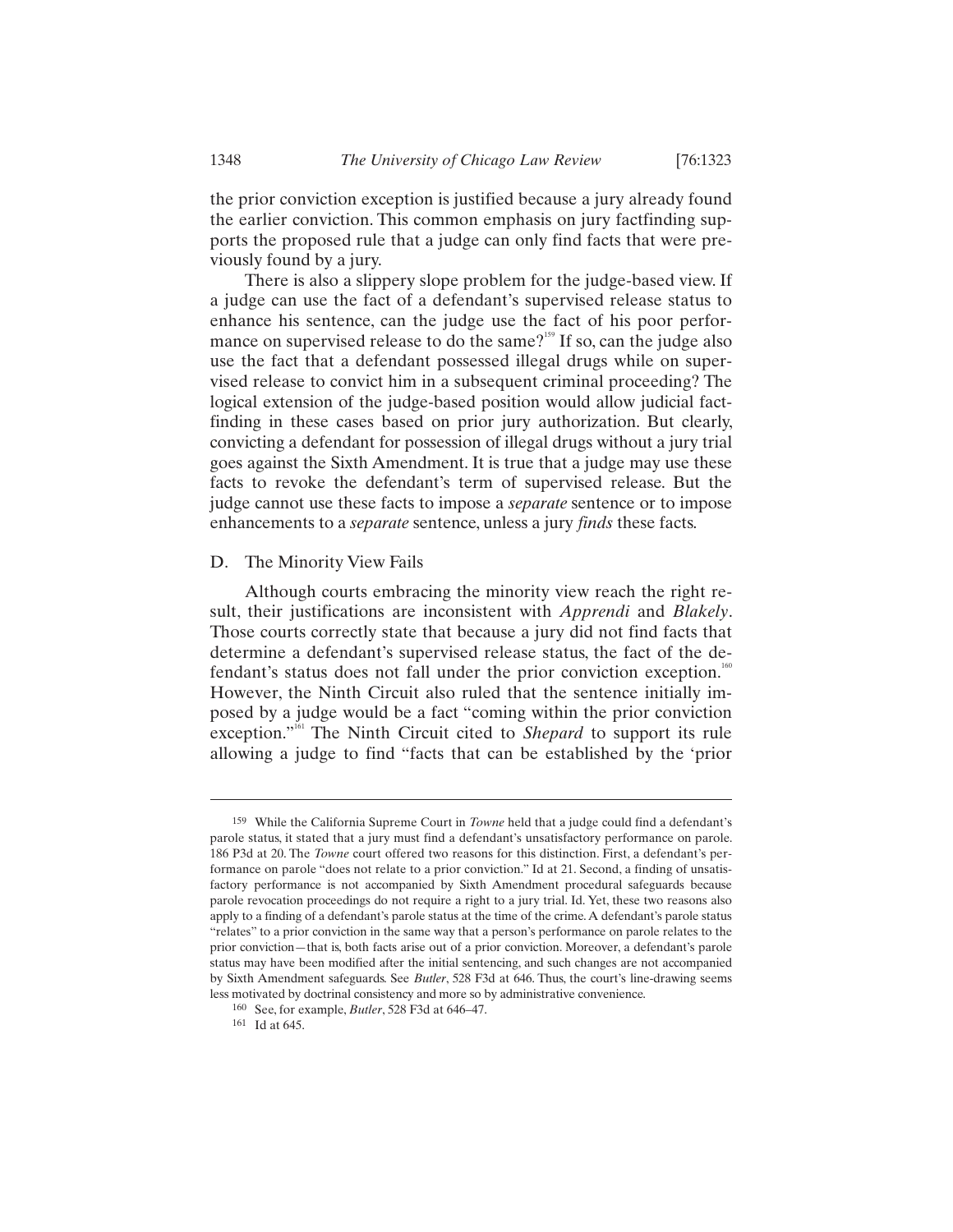judicial record' of conviction."<sup>162</sup> Thus, the fact of an earlier sentence imposed may be used to enhance a defendant's sentence under the Ninth Circuit's reading. For example, certain statutes may allow for a sentence increase if the defendant had committed a prior "aggravated felony."<sup>163</sup> A statute may define an aggravated felony in many ways. For example, it may be defined as a crime whose penalty, imposed by a judge, is more than a year of imprisonment. $164$ 

There are two problems with the jury-based view, as expressed by the Ninth Circuit in *Butler*. First, a defendant's supervised release status and his sentence share a common trait in that a jury finds neither of these facts. These facts are created by the judge or parole board subsequent to the jury conviction. Although "documents of conviction" as defined by *Butler* may record a defendant's sentence, *Blakely* requires that enhancements be based on what the jury finds.<sup>165</sup> The jury verdict is the relevant document, not the conviction document recording the sentence imposed.

Importantly, a sentencing hearing—like a supervised release proceeding—lacks full Sixth Amendment safeguards.<sup>166</sup> A jury is not present at the sentencing hearing, where the judge considers facts in mitigation and aggravation in imposing a sentence within the statutory range. Also, the Confrontation Clause of the Sixth Amendment does not apply because the judge may consider hearsay evidence.<sup>167</sup> Nevertheless, the jury-based view, like the judge-based view, would take a fact not found by the jury and use it to enhance a defendant's sentence beyond the statutory maximum. It is true that the jury authorizes a judge to impose a sentence within the statutory range. Yet again, identical to the response to the failed argument of the judge-based view, it is not what the jury *authorizes* but what it *finds* for conviction that is constitutionally significant.

Second, the jury-based view misinterprets *Shepard* in the same way as the judge-based position. When the *Shepard* Court referred to a "prior judicial record," it did not mean a prior judicial record of conviction that included the sentence imposed, as was interpreted by the Ninth Circuit. Rather, the *Shepard* Court referred to judicial records

<sup>162</sup> Id at 644, quoting *Shepard*, 544 US at 25.

<sup>163</sup> See, for example, 8 USC § 1326(b), cited by *Butler*, 528 F3d at 645 n 13.

<sup>164</sup> See, for example, 8 USC § 1101(a)(43)(F)–(48)(B), cited by *Butler*, 528 F3d at 645 n 13.

<sup>165</sup> *Butler*, 528 F3d at 645.

<sup>166</sup> Still, the Sixth Amendment right to counsel attaches during sentencing hearings. See *McConnell v Rhay*, 393 US 2, 4 (1968) ("The right to counsel at sentencing must . . . be treated like the right to counsel at other stages of adjudication.").

<sup>167</sup> See *Sentencing Hearing*, 21 Am Jur 2d Crim Law § 742 (2008).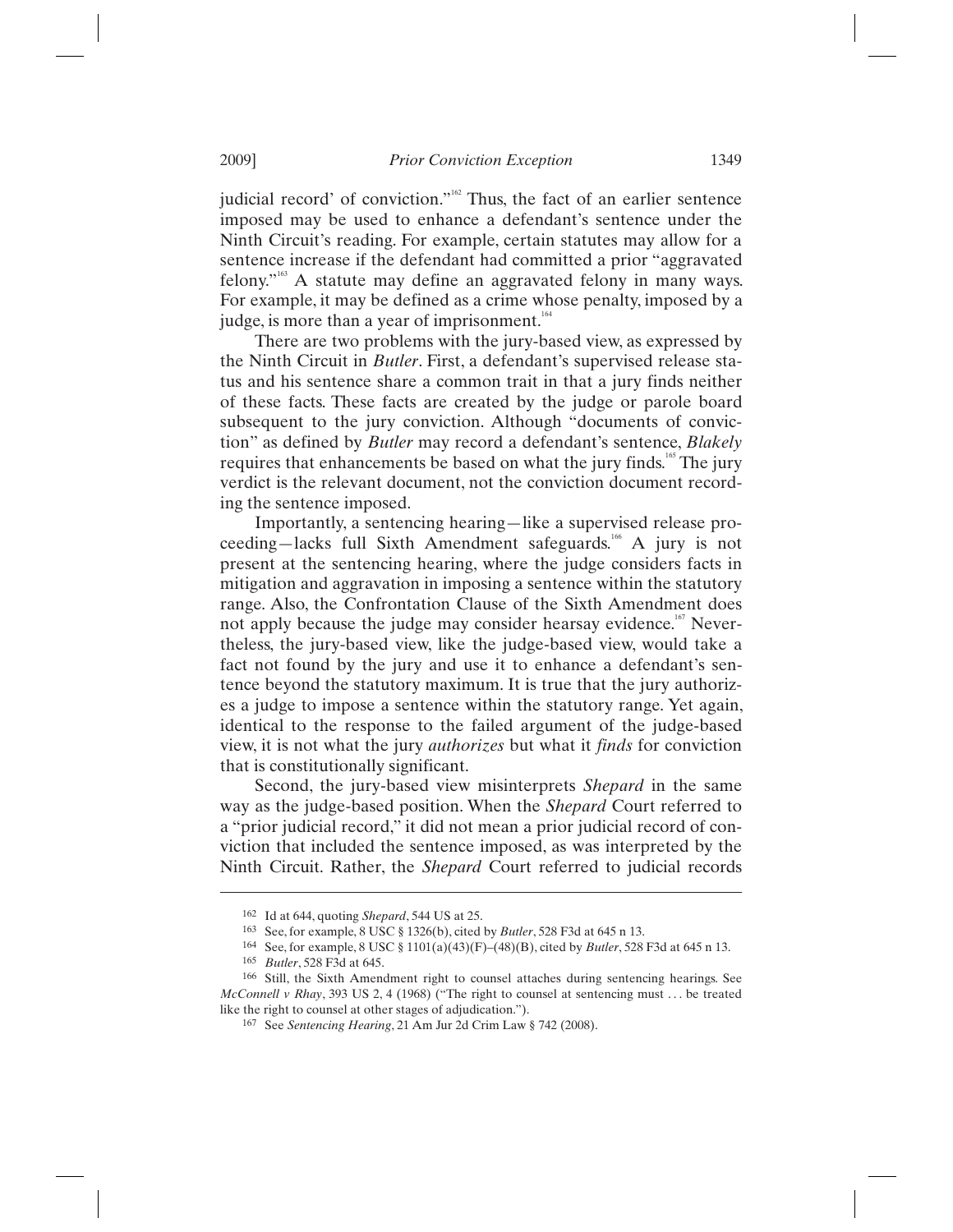"made or used" by the court in adjudicating guilt.<sup>168</sup> Sentencing documents are not "made or used" by the jury to determine a defendant's guilt. Instead, they are produced in a post-verdict sentencing hearing that lacks Sixth Amendment safeguards. The documents that a judge may examine, under *Shepard*, are used to determine what the jury found or what the defendant admitted to in the guilty plea, and nothing more.169 *Blakely* supports such an interpretation of *Shepard* because it states that a judge can impose a maximum sentence "solely on the basis of facts reflected in the jury verdict or admitted by the defendant."<sup>170</sup>

The jury-based view propounded by the Ninth Circuit reaches a different conclusion from the judge-based view because court records showing subsequent changes to a defendant's sentence of probation are not reflected in the "documents of conviction." According to the Ninth Circuit, the defendant's initial sentence is recorded in such documents, and thus a judge may rely on facts contained therein. At first, the initial sentence appears to be integral to the conviction in a way that subsequent changes to the sentence are not. To justify this intuition, the Ninth Circuit in *Butler* stated that a record of the defendant's initial sentence, as opposed to a record of subsequent changes to the sentence, is "created as part of a process with Sixth Amendment safeguards."<sup>171</sup> But this is false. As discussed above, $1/2$  a sentencing hearing does not contain full Sixth Amendment protections. Thus, the Ninth Circuit's approach fails to explain the distinction between the initial sentence and the modified sentence in other terms.

One distinction between an initial sentence and a modified sentence may be that a judge imposes the former but a parole board imposes the latter. But no court on either side of the split thinks this is a relevant difference. Another distinction between a sentence initially imposed and a modified sentence is sequence. It may be that a modified sentence is less reliable because it is further removed from the trial verdict. Yet this question turns on how an institution maintains its judicial records, which can vary greatly from state to state. *Apprendi*'s bright-

<sup>168 544</sup> US at 21, 25 ("The Government argues for a wider evidentiary cast, however, going beyond conclusive records made or used in adjudicating guilt and looking to documents submitted to lower courts even prior to charges.").

<sup>169</sup> For a similar interpretation of *Shepard* to the one offered in this Comment, see *United States v Medina-Almaguer*, 559 F3d 420, 423 (6th Cir 2009) (holding that a court cannot increase a sentence by relying on officer testimony that the defendant had previously bought heroin because such testimony does not show that the defendant "necessarily admitted" to buying heroin).

<sup>170</sup> *Blakely*, 542 US at 303 (emphasis omitted).

<sup>171</sup> *Butler*, 528 F3d at 645.

<sup>172</sup> See notes 166–167 and accompanying text.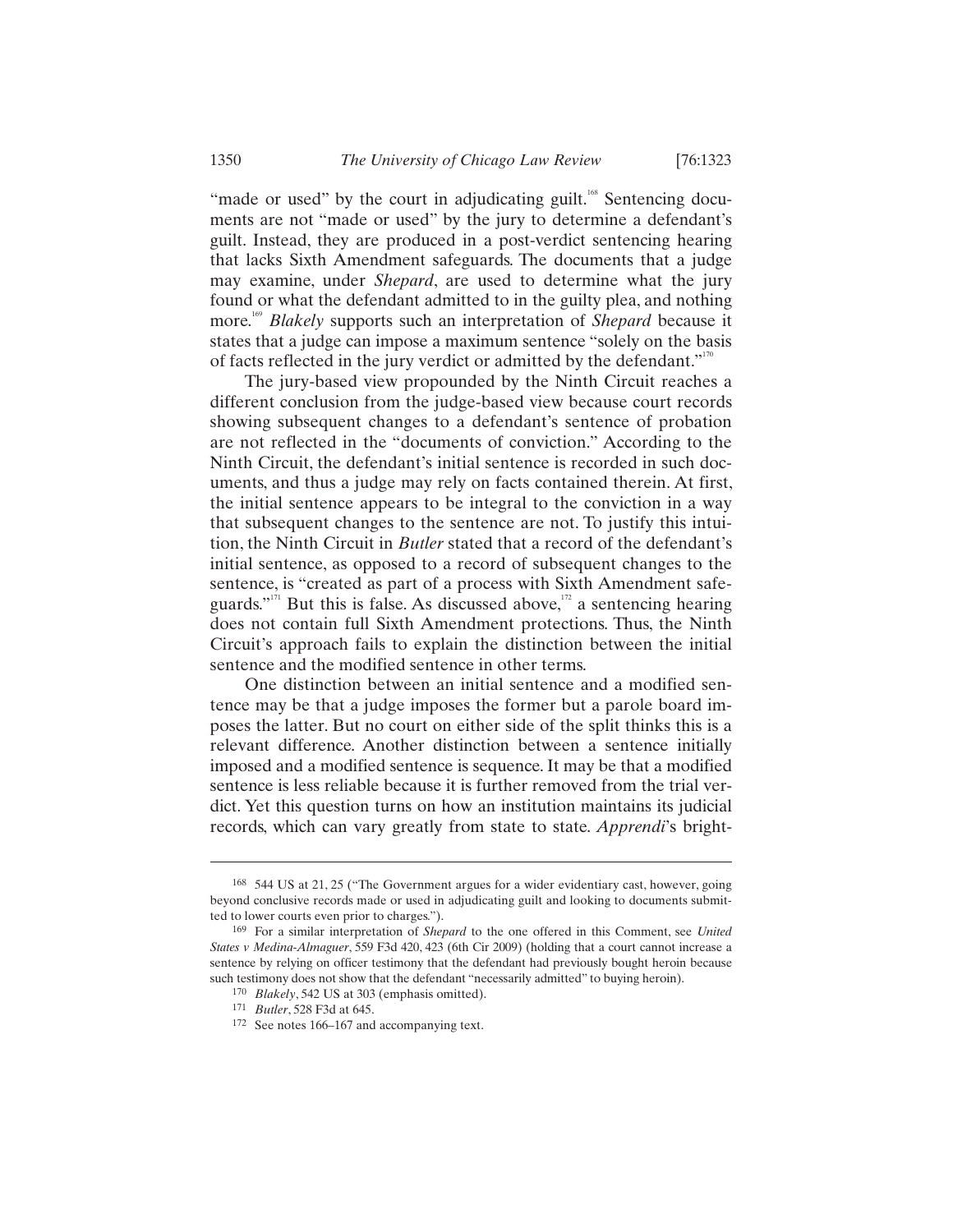line rule does not allow for this kind of analysis. More importantly, the point is whether the records were produced in a process with Sixth Amendment jury protections, not how well they were maintained.

In sum, although the minority view reaches the correct outcome, its justification does not comport with *Apprendi*, *Blakely*, and *Shepard*.

### E. Application and Implications for State Sentencing Regimes

The earlier sections demonstrate that a judge may not find the fact that the defendant committed his crime while on supervised release. The judge, however, may still find the fact of a defendant's prior conviction to enhance his sentence beyond the statutory maximum. Under the relevant Supreme Court precedent, a judge may only find facts previously and necessarily (1) found by a jury for conviction, (2) admitted by the defendant pursuant to a guilty plea, or (3) found by a judge for conviction in a bench trial. *Shepard* also limits the kinds of documents that a judge may examine to find the fact of a prior conviction or facts that were necessarily encompassed by the prior conviction.

Suppose a defendant is convicted of selling heroin and faces a statutory minimum of fifty months and a maximum of ninety months in prison. The state statute allows for an increase of thirty months if a judge finds a prior conviction. The presentence report records that the defendant had a previous drug conviction. The judge may rely on the presentence report prepared by the probation officer, police reports, and additional testimony to impose any sentence *within* the fifty to ninety month range.

Under *Shepard*, however, the judge cannot rely on the report alone to enhance the sentence by thirty months. Such a report, drawn up by a probation officer, is analogous to a police report in *Shepard* in that neither was produced in a setting with Sixth Amendment safeguards. The judge can only look to a record of the verdict. If only a specific kind of drug or a specified quantity can trigger the sentence enhancement under the statute,<sup>13</sup> then under *Shepard*, the judge may also look to the indictment and jury instructions to determine the necessary facts found by the jury in convicting the defendant for the previous drug charge.

Suppose instead that the state statute allows for a sentence increase based not just on any prior felony conviction, but on a prior aggravated felony conviction. The statute defines an aggravated felony as a crime

<sup>173</sup> See, for example, NY Penal L § 220 et seq (specifying different classes of crimes for various quantities of controlled substances).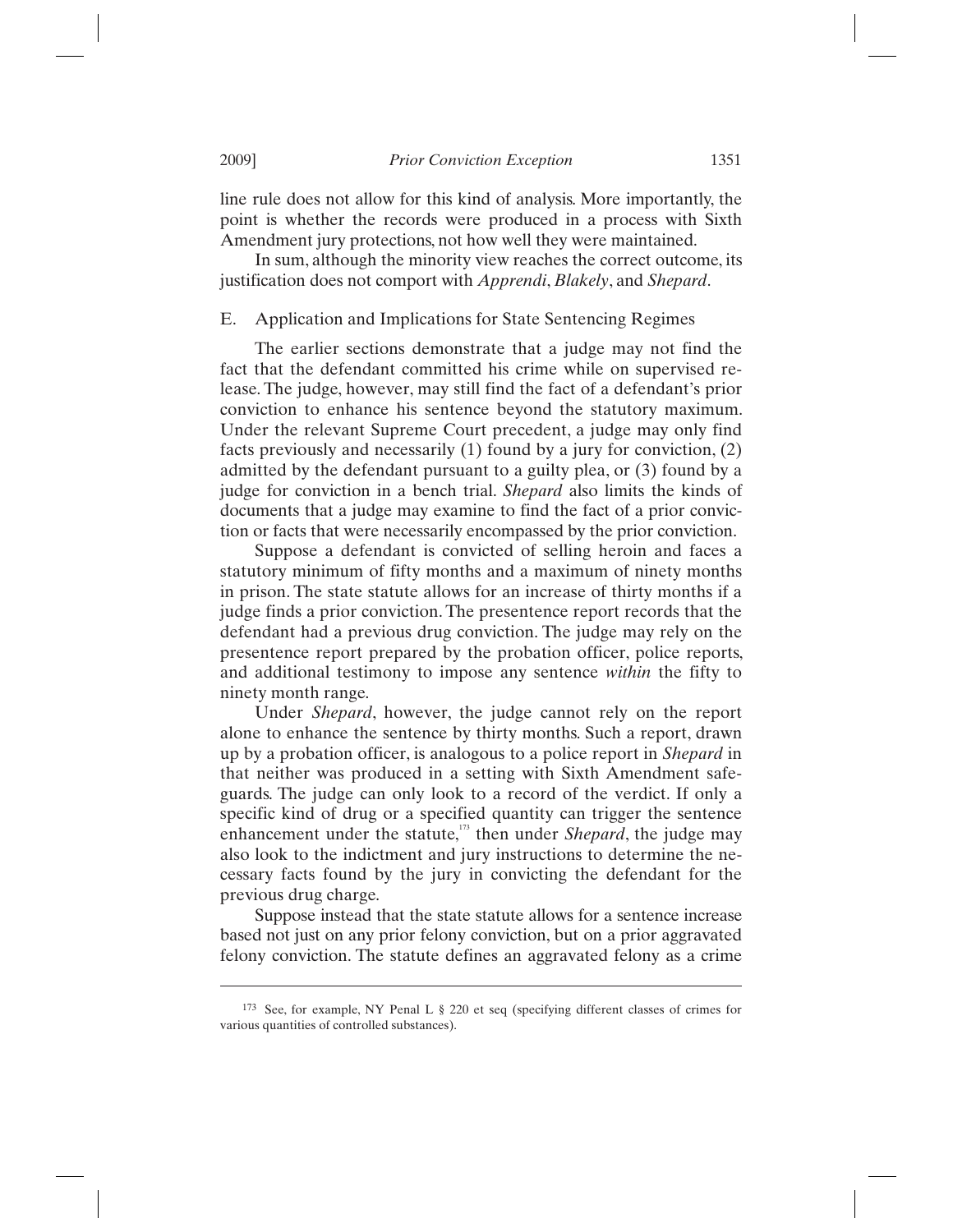that authorizes a sentence of at least one year in prison, independent of what sentence a judge may impose. The prosecution presents a record of the defendant's earlier conviction for a crime that carries a six to thirty month sentencing range. A judge may impose the sentence enhancement based on a finding of prior conviction after examining *Shepard*-approved documents. A jury had earlier convicted the defendant of a crime, which is an aggravated felony by statutory definition.

If, instead, an aggravated felony is defined as a crime for which a *judge previously imposed an imprisonment term* of more than a year,<sup>174</sup> then the later sentencing judge may not find the fact of the earlier sentence imposed to determine whether the prior conviction was for an aggravated felony in order to increase the maximum sentence. The Ninth Circuit mistakenly allows such judicial factfinding.<sup>175</sup> However, under the proposed approach, such judicial factfinding would not be allowed because a jury did not find the fact of a defendant's sentence.

If the statute allows for a sentence increase based on the fact that the defendant committed the crime while on supervised release,  $\frac{176}{6}$  then a jury must find this fact before a judge applies the sentence enhancement. Further, the trial may have to be bifurcated to prevent prejudice to the defendant. The portion of the indictment charging the defendant's crime while on release may be read after the jury convicts the defendant, and the court can hold a separate factfinding proceeding.

In the wake of *Apprendi* and *Blakely*, several states have modified their sentencing regimes to comport with Sixth Amendment requirements. For example, Kansas's sentencing guidelines state that a jury must find the factors that "may serve to enhance the maximum sentence."<sup>177</sup> Kansas also allows the court to conduct a "separate departure sentence proceeding" if the defendant is subject to sentence enhancements beyond the statutory maximum.<sup>178</sup> Alternatively, Arizona's criminal code imposes a mandatory minimum, or a mandatory maximum for more serious offenses, if the "trier of fact" finds that the

<sup>&</sup>lt;sup>174</sup> See, for example, 8 USC § 1101(a)(48)(B) ("[R]eference to a term of imprisonment or a sentence with respect to an offense is deemed to include the period of incarceration or confinement ordered by a court of law regardless of any suspension of the imposition or execution of that imprisonment or sentence in whole or in part.").

<sup>175</sup> See *Butler*, 528 F3d 624, 645 n 13 ("Indeed, we have permitted judges to make factual findings regarding the sentence initially imposed for a prior conviction.").

<sup>176</sup> See, for example, Wash Rev Code §§ 9.94A.525(19), 9.94A.535(2)(d) (creating a point system and adding one point for offenses committed during post-release supervision).

<sup>177</sup> Kan Stat Ann § 21-4718(b)(7).

<sup>178</sup> Kan Stat Ann § 21-4718(b)(4). See also Adam Liptak, *Justices' Sentencing Ruling May Have Model in Kansas*, NY Times A12 (July 14, 2004) (describing a post-conviction jury finding of a probation violation that "tacked about an hour onto a four-day jury trial").